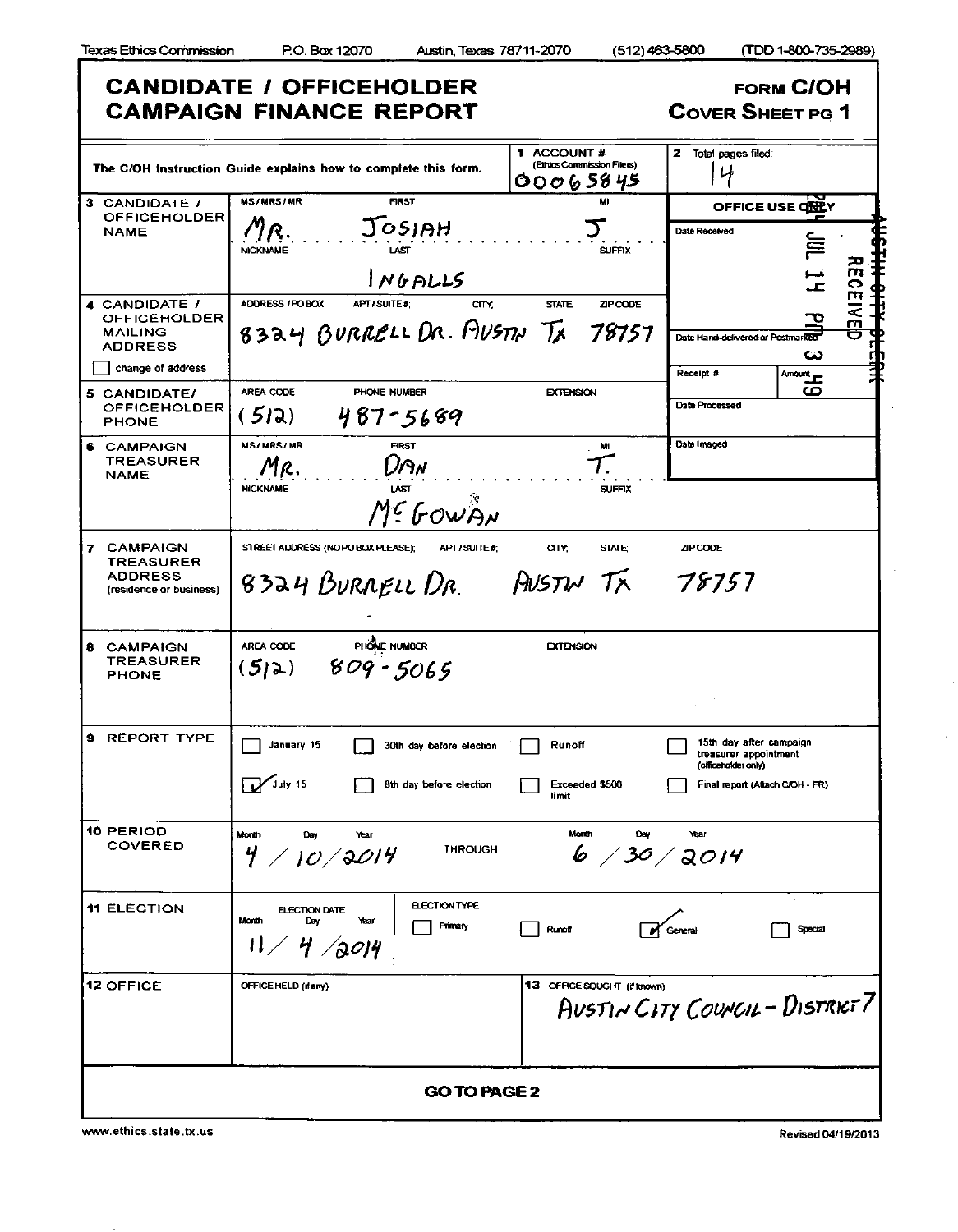|                                                                          | <b>SUPPORT &amp; TOTALS</b>                                                                          |                       |                                          |                                                     |                                                                                                                       | <b>COVER SHEET PG 2</b>                                                                                                                                                                                                                                                                                                                                                                       |
|--------------------------------------------------------------------------|------------------------------------------------------------------------------------------------------|-----------------------|------------------------------------------|-----------------------------------------------------|-----------------------------------------------------------------------------------------------------------------------|-----------------------------------------------------------------------------------------------------------------------------------------------------------------------------------------------------------------------------------------------------------------------------------------------------------------------------------------------------------------------------------------------|
| <b>14 C/OH NAME</b>                                                      | SOSIAH J. INGALIS                                                                                    |                       |                                          |                                                     |                                                                                                                       | <b>15 ACCOUNT # (Ethics Commission Filers)</b><br>00065845                                                                                                                                                                                                                                                                                                                                    |
| <b>16 NOTICE FROM</b><br>POLITICAL<br>COMMITTEE(S)                       |                                                                                                      |                       |                                          |                                                     |                                                                                                                       | THIS BOX IS FOR NOTICE OF POLITICAL CONTRIBUTIONS ACCEPTED OR POLITICAL EXPENDITURES MADE BY POLITICAL COMMITTEES TO SUPPORT THE<br>CANDIDATE I OFFICEHOLDER. THESE EXPENDITURES MAY HAVE BEEN MADE WITHOUT THE CANDIDATE'S OR OFFICEHOLDER'S KNOWLEDGE OR<br>CONSENT. CANDIDATES AND OFFICENOLDERS ARE REQUIRED TO REPORT THIS INFORMATION ONLY IF THEY RECEIVE NOTICE OF SUCH EXPENDITURES. |
|                                                                          | <b>COMMITTEE TYPE</b>                                                                                | <b>COMMITTEE NAME</b> |                                          |                                                     |                                                                                                                       |                                                                                                                                                                                                                                                                                                                                                                                               |
|                                                                          | <b>GENERAL</b>                                                                                       |                       |                                          |                                                     |                                                                                                                       |                                                                                                                                                                                                                                                                                                                                                                                               |
|                                                                          | <b>SPECIFIC</b>                                                                                      |                       | <b>COMMITTEE ADDRESS</b>                 |                                                     |                                                                                                                       |                                                                                                                                                                                                                                                                                                                                                                                               |
|                                                                          |                                                                                                      |                       | <b>COMMITTEE CAMPAIGN TREASURER NAME</b> |                                                     |                                                                                                                       |                                                                                                                                                                                                                                                                                                                                                                                               |
| additional pages                                                         |                                                                                                      |                       |                                          |                                                     |                                                                                                                       |                                                                                                                                                                                                                                                                                                                                                                                               |
|                                                                          |                                                                                                      |                       |                                          | <b>COMMITTEE CAMPAIGN TREASURER ADDRESS</b>         |                                                                                                                       |                                                                                                                                                                                                                                                                                                                                                                                               |
| <b>17 CONTRIBUTION</b><br><b>TOTALS</b>                                  | 1.                                                                                                   |                       |                                          |                                                     | TOTAL POLITICAL CONTRIBUTIONS OF \$50 OR LESS (OTHER THAN<br>PLEDGES, LOANS, OR GUARANTEES OF LOANS), UNLESS ITEMIZED | \$<br>Ø                                                                                                                                                                                                                                                                                                                                                                                       |
|                                                                          | 2.                                                                                                   |                       | TOTAL POLITICAL CONTRIBUTIONS            | (OTHER THAN PLEDGES, LOANS, OR GUARANTEES OF LOANS) |                                                                                                                       | \$<br>190.00                                                                                                                                                                                                                                                                                                                                                                                  |
| <b>EXPENDITURE</b><br><b>TOTALS</b>                                      | З.                                                                                                   |                       |                                          |                                                     | TOTAL POLITICAL EXPENDITURES OF \$100 OR LESS, UNLESS ITEMIZED                                                        | \$                                                                                                                                                                                                                                                                                                                                                                                            |
|                                                                          | 4.                                                                                                   |                       | TOTAL POLITICAL EXPENDITURES             |                                                     |                                                                                                                       | 4664.57                                                                                                                                                                                                                                                                                                                                                                                       |
| <b>CONTRIBUTION</b><br><b>BALANCE</b><br>the contract of the contract of | 5.                                                                                                   | OF REPORTING PERIOD   |                                          |                                                     | TOTAL POLITICAL CONTRIBUTIONS MAINTAINED AS OF THE LAST DAY.                                                          | \$3513.07                                                                                                                                                                                                                                                                                                                                                                                     |
| <b>OUTSTANDING</b><br><b>LOAN TOTALS</b>                                 | 6.                                                                                                   |                       | LAST DAY OF THE REPORTING PERIOD         |                                                     | TOTAL PRINCIPAL AMOUNT OF ALL OUTSTANDING LOANS AS OF THE                                                             | 8,000                                                                                                                                                                                                                                                                                                                                                                                         |
| <b>18 AFFIDAVIT</b>                                                      |                                                                                                      |                       |                                          |                                                     |                                                                                                                       | I swear, or affirm, under penalty of perjury, that the accompanying report                                                                                                                                                                                                                                                                                                                    |
|                                                                          | DEENA ESTRADA-SALINAS<br>Notary Public, State of Texas<br>My Commission Expires<br>November 19, 2014 |                       |                                          | me under Title 15, Election Code.                   |                                                                                                                       | is true and correct and includes all information required to be reported by                                                                                                                                                                                                                                                                                                                   |
|                                                                          |                                                                                                      |                       |                                          |                                                     | Signature of Candidate or Officeholder                                                                                |                                                                                                                                                                                                                                                                                                                                                                                               |

<u>Stea</u> nature of officer administering oath Printed name of officer administering oath Title of officer administering oath

ena

O

 $\mathcal{\overline{S}}$ 

Ĵ.

da Salinas

Notaen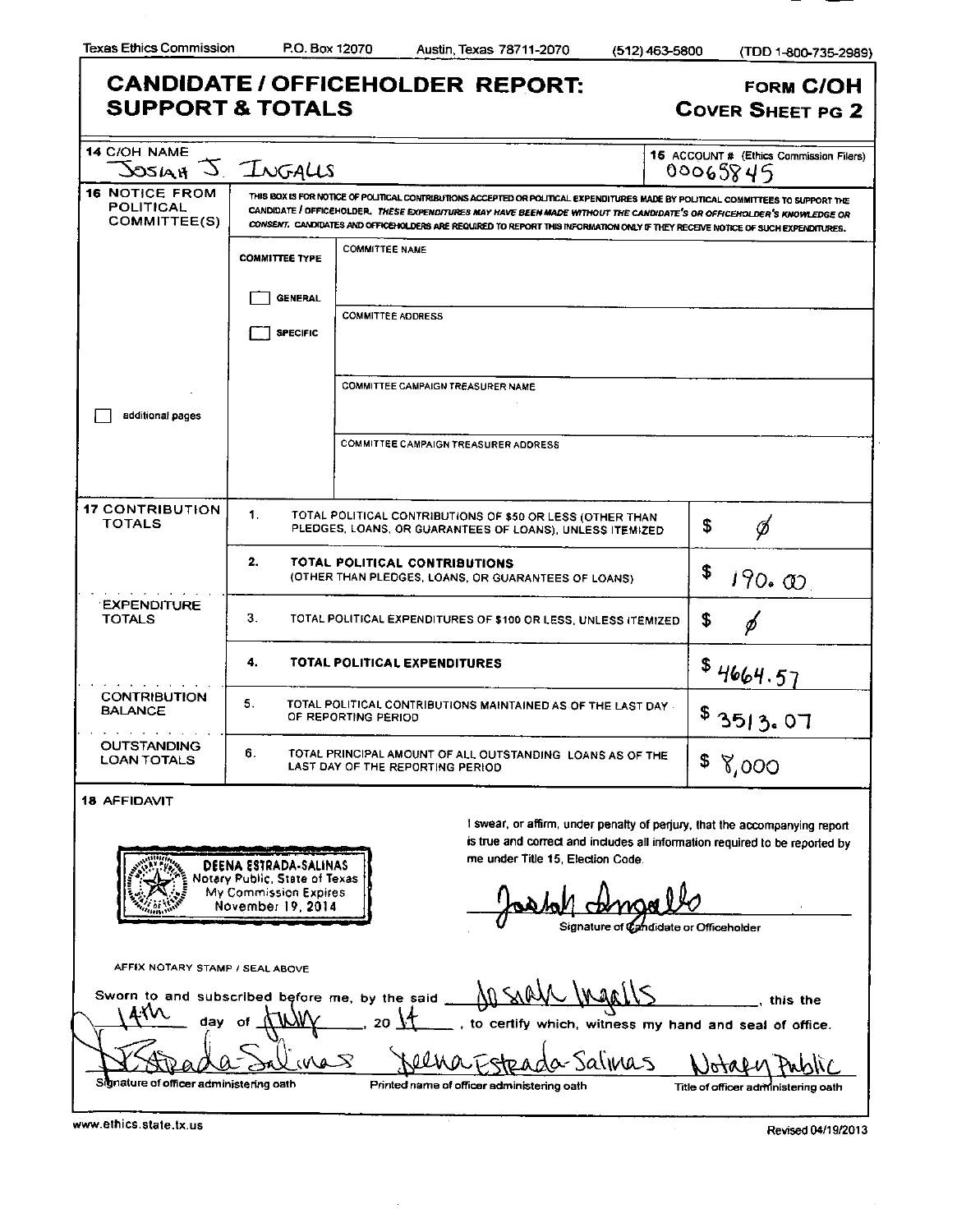Г

|  | (TDD 1-800-735- |  |
|--|-----------------|--|
|  |                 |  |

|                 | POLITICAL CONTRIBUTIONS<br>OTHER THAN PLEDGES OR LOANS                                                                                                        |                                                   |                                              | <b>SCHEDULE A</b>                                        |
|-----------------|---------------------------------------------------------------------------------------------------------------------------------------------------------------|---------------------------------------------------|----------------------------------------------|----------------------------------------------------------|
|                 | The Instruction Guide explains how to complete this form.                                                                                                     |                                                   | Total pages Schedule A:                      |                                                          |
| 2 FILER NAME    |                                                                                                                                                               |                                                   | з                                            | ACCOUNT # (Ethics Commission Filers)                     |
|                 | JOSIAH J. INGALLS                                                                                                                                             |                                                   | 00065845                                     |                                                          |
| 4 Date          | 5 Full name of contributor<br>Out-of-state PAC (ID#:                                                                                                          |                                                   | 7 Amount of<br>contribution (\$)             | 8<br>In-kind contribution<br>description (if applicable) |
| (814)           | STEPHEN F. SILHA<br>6 Contributor address: City: State: Zip Code<br>P.O. BOX 2003 VASHON, WA 98070                                                            |                                                   | $$100^{ex}$                                  |                                                          |
|                 |                                                                                                                                                               |                                                   |                                              | (If travel outside of Texas, complete Schedule T)        |
| 9.              | Principal occupation / Job title (See Instructions<br>MOVIE PRODUCER                                                                                          | 10 Employer (See Instructions)<br>BIG JOY PROJECT |                                              |                                                          |
| Date            | Full name of contributor<br>out-of-state PAC (ID#<br>HEATHER WELCH                                                                                            |                                                   | Amount of<br>contribution (\$)               | In-kind contribution<br>description (if applicable)      |
| 6 9 14          | Contributor address;<br>City: State: Zip Code<br>181 BLACKFOUTTRAIL<br>$BAPNDERA, Tx$ 78003                                                                   |                                                   | $$30^{90}$                                   |                                                          |
|                 |                                                                                                                                                               |                                                   |                                              | (If travel outside of Texas, complete Schedule T)        |
|                 | Principal occupation / Job title (See Instructions)<br>TRUCIC DRIVER / HUUSE WITE                                                                             | <b>Employer (See Instructions)</b>                |                                              |                                                          |
| Date            | Full name of contributor [ ] out-of-state PAC (ID#,                                                                                                           |                                                   | Amount of<br>contribution (\$)               | In-kind contribution<br>description (if applicable)      |
| 6 19 14         | DAN MEGOWAN<br>Contributor address: City: State: Zip Code<br>8324 BURRELL DR. AUSTIN, TX 78757                                                                |                                                   | $320^{80}$                                   | (If travel outside of Texas, complete Schedule T)        |
|                 |                                                                                                                                                               |                                                   |                                              |                                                          |
|                 | Principal occupation / Job title (See Instructions)<br>PROGTA STECIAUST                                                                                       | Employer (See Instructions)                       |                                              |                                                          |
| Date<br>6116114 | Full name of contributor<br>out-of-state PAC (ID#<br>$T$ HOMAS WASDEN<br>Contributor address: City; State, Zip Code<br>6314 KENILWORTH DRIVE                  |                                                   | Amount of<br>contribution (\$)<br>$450^{99}$ | In-kind contribution<br>description (if applicable)      |
|                 | P <sub>V</sub> STIN, Tx 78757                                                                                                                                 |                                                   |                                              | (if travel outside of Texas, complete Schedule T)        |
|                 | Principal occupation / Job title (See Instructions)<br>DIVISION DIRECTOR                                                                                      | <b>Employer (See Instructions)</b><br>7.EXAS      | OFPS                                         |                                                          |
| Date            | Full name of contributor<br>out-of-state PAC (ID#:                                                                                                            |                                                   | Amount of<br>contribution (\$)               | In-kind contribution<br>description (if applicable)      |
|                 | <b>Contributor address</b><br>City, State, Zip Code                                                                                                           |                                                   |                                              |                                                          |
|                 | Principal occupation / Job title (See Instructions)                                                                                                           | <b>Employer (See Instructions)</b>                |                                              | (If travel outside of Texas, complete Schedule T)        |
|                 | ATTACH ADDITIONAL COPIES OF THIS SCHEDULE AS NEEDED<br>If contributor is out-of-state PAC, please see instruction guide foradditional reporting requirements. |                                                   |                                              | ١e                                                       |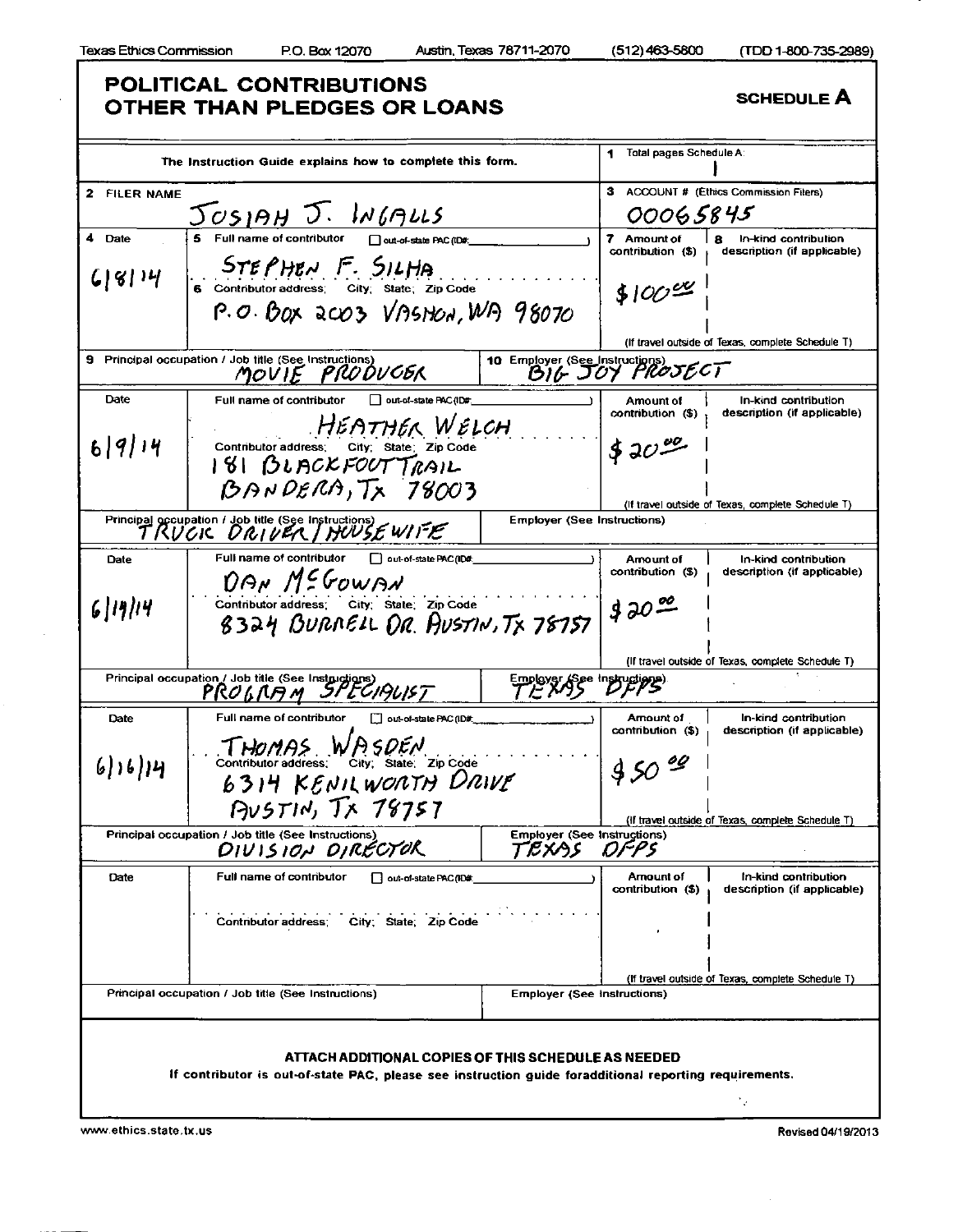Г

1

|               | PLEDGED CONTRIBUTIONS                                                                                                                          |                                                   |                                                            | <b>SCHEDULE B</b>                                 |
|---------------|------------------------------------------------------------------------------------------------------------------------------------------------|---------------------------------------------------|------------------------------------------------------------|---------------------------------------------------|
|               | The Instruction Guide explains how to complete this form.                                                                                      |                                                   | Total pages Schedule B:                                    |                                                   |
| 2 FILER NAME  |                                                                                                                                                |                                                   |                                                            | <b>ACCOUNT # (Ethics Commission Filers)</b>       |
|               | JOSIAH JAMES INGALLS                                                                                                                           |                                                   | 00065845                                                   |                                                   |
|               | <b>TOTAL OF UNITEMIZED PLEDGES:</b><br>⇨                                                                                                       | ⇨<br>⇨<br>⇨                                       | $\Rightarrow$                                              | S                                                 |
| <b>Date</b>   | 6 Full name of pledgor<br>Out-of-state PAC (ID#:                                                                                               |                                                   | Amount of<br>8<br>pledge (\$)                              | l 9<br>In-kind description                        |
| 5 30 14       | $H_{OLV} L.$ $50$ $N25$<br>7 Piedgor address: City, St<br>Pledgor address: City: State: Zip Code<br>9109 FOST WOOD TRAIL<br>$AUSTIN, Tx$ 78729 |                                                   | $\boldsymbol{\mathcal{S}}$ acco $\boldsymbol{\mathcal{C}}$ | (if applicable)                                   |
|               |                                                                                                                                                |                                                   |                                                            | (if travel outside of Texas, complete Schedule T) |
|               | 10 Principal occupation / Job title (See Instructions)<br>PROGRAM SPECIALIST                                                                   | 11 Employer (See Instructions)<br>TEXAS DFPS      |                                                            |                                                   |
| Date          | Full name of pledgor<br>out-of-state PAC (ID#:<br>DANTHUMAS MEGOWAN                                                                            |                                                   | Amount of<br>pledge(5)                                     | In-kind description<br>(if applicable)            |
| $6)$ 14/14    | Pledgor address: City: State: Zip Code<br>8324 BURRELL DRIVE                                                                                   |                                                   | \$330.00                                                   |                                                   |
|               | PUST14, 7X 79757                                                                                                                               |                                                   |                                                            | (if travel outside of Texas, complete Schedule T) |
|               | Principal occupation / Job title (See Instructions)<br>PROGRAM SPECIALIST                                                                      | <b>Employer (See Instructions)</b><br>TEXAS DFPS  |                                                            |                                                   |
| Date          | Full name of pledgor<br>out-of-state PAC (ID#:                                                                                                 |                                                   | Amount of                                                  | In-kind description                               |
| $6)$ 14) $14$ | $H$ $E$ $P$ $THB$ <sub>N</sub> $W$ $B$ $LCH$<br>City; State: Zip Code<br>Pledgor address;<br>181 BLACKFOOTTRAIL                                |                                                   | pledge (\$)<br>\$320.00                                    | (if applicable)                                   |
|               | <b>BANDERA, TX</b>                                                                                                                             | 78003                                             |                                                            | (If travel outside of Texas, complete Schedule T) |
|               | Principal occupation / Job title (See Instructions)<br>Home maker                                                                              | <b>Employer (See Instructions)</b><br><i>SELF</i> |                                                            |                                                   |
| Date          | Full name of pledgor<br>out-of-state PAC (ID#:<br>WILLIAM VELCH                                                                                |                                                   | Amount of<br>pledge (\$)                                   | In-kind description<br>(if applicable)            |
| 6 14 14       | Pledgor address: City: State: Zip Code<br>  8   BLACKFOOT TRAIL                                                                                |                                                   | 1350.00                                                    |                                                   |
|               | BANDERA, TX 18003                                                                                                                              |                                                   |                                                            | (If travel outside of Texas, complete Schedule T) |
|               | Principal occupation / Job title (See Instructions)<br><u>TRUCK DRIVER (COMMERCIAN</u>                                                         | <b>Employer (See Instructions)</b>                |                                                            |                                                   |
| Date          | Full name of pledgor<br>  out-of-state PAC (ID#                                                                                                |                                                   | Amount of                                                  | In-kind description                               |
| (6)15)14      | CAMDALL INUALLS<br>Pledgor address; City; State; Zip Code                                                                                      |                                                   | pledge (\$)<br>\$350.00                                    | (if applicable)                                   |
|               | 1360 C.H. MATTHIES, APT. 301<br>$S_{L}$ fuin, $T_{X}$ 78155                                                                                    |                                                   |                                                            | (If travel outside of Texas, complete Schedule T) |
|               | Principal occupation / Job title (See Instructions)                                                                                            | <b>Employer (See Instructions)</b>                |                                                            |                                                   |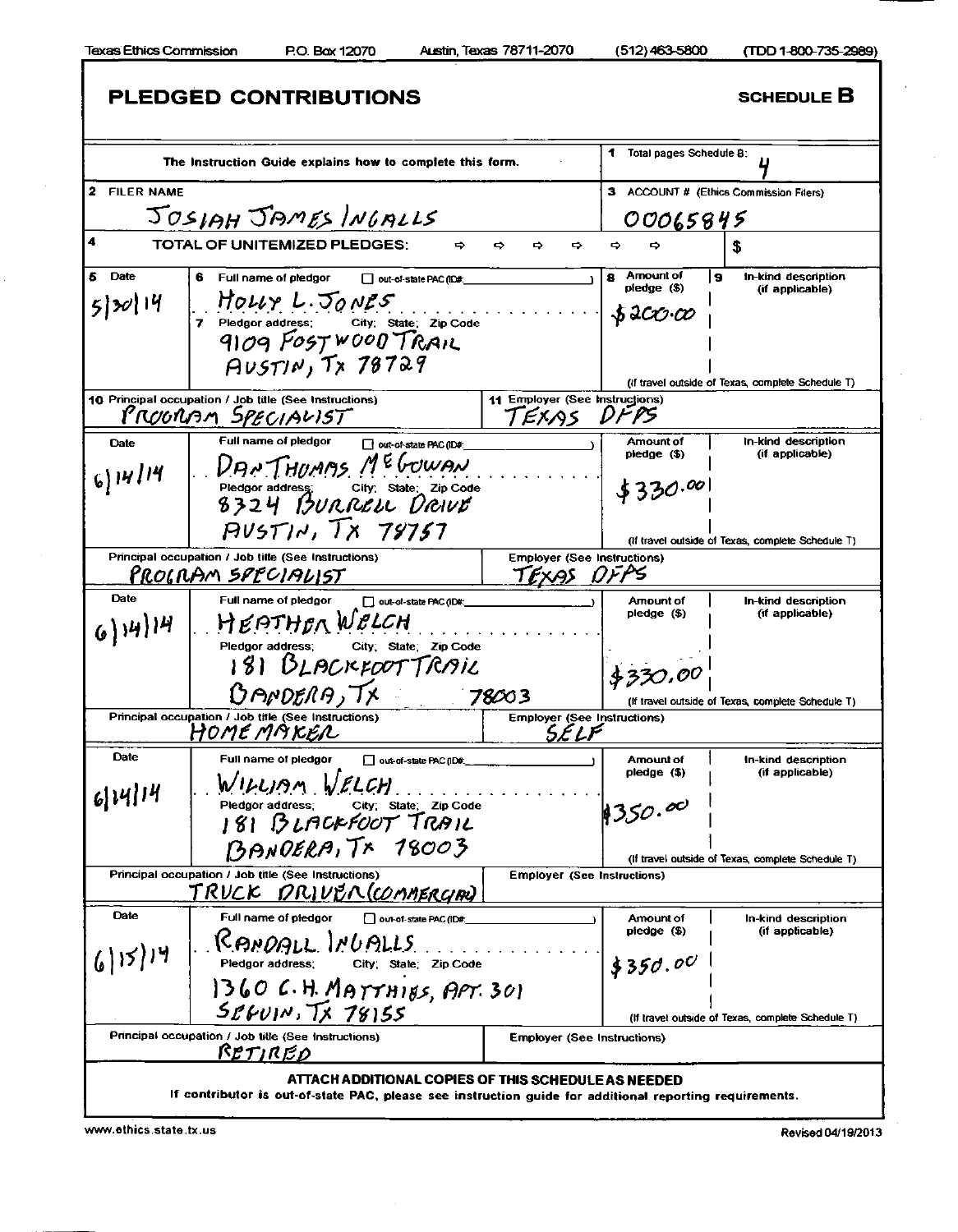ı

|              | PLEDGED CONTRIBUTIONS                                                                                                                                                                                                                                                                                                                                                      |                                    |                               | <b>SCHEDULE B</b>                                   |
|--------------|----------------------------------------------------------------------------------------------------------------------------------------------------------------------------------------------------------------------------------------------------------------------------------------------------------------------------------------------------------------------------|------------------------------------|-------------------------------|-----------------------------------------------------|
|              | The Instruction Guide explains how to complete this form.                                                                                                                                                                                                                                                                                                                  |                                    | Total pages Schedule B:       |                                                     |
| 2 FILER NAME |                                                                                                                                                                                                                                                                                                                                                                            |                                    | з                             | ACCOUNT # (Ethics Commission Filers)                |
|              | JOSIAH JAMES INGALLS                                                                                                                                                                                                                                                                                                                                                       |                                    | 00065845                      |                                                     |
| 4            | TOTAL OF UNITEMIZED PLEDGES:<br>⇨                                                                                                                                                                                                                                                                                                                                          | $\Rightarrow$<br>⇨                 |                               |                                                     |
| 6<br>Date    | 6<br>Full name of pledgor<br>out-of-state PAC (ID#:                                                                                                                                                                                                                                                                                                                        |                                    | Amount of<br>8<br>pledge (\$) | $\bullet$<br>In-kind description<br>(if applicable) |
| 6 15 14      | $PLOR$ $N6$ $PL5$<br>7 Pledgor address: City: State: Zip Code<br>$1360 C.H.$ MATTHIES, APT. 30<br>586011.77775                                                                                                                                                                                                                                                             |                                    | 4350.00                       |                                                     |
|              |                                                                                                                                                                                                                                                                                                                                                                            |                                    |                               | (If travel outside of Texas, complete Schedule T)   |
|              | 10 Principal occupation / Job title (See Instructions)<br>RETIREO                                                                                                                                                                                                                                                                                                          | 11 Employer (See Instructions)     |                               |                                                     |
| Date         | Full name of pledgor<br>out-of-state PAC (ID#:                                                                                                                                                                                                                                                                                                                             |                                    | Amount of<br>$pledge($ \$)    | In-kind description<br>(if applicable)              |
| 6 10 14      | GARDARA CAPOZZOLI<br>Pledgor address; City; State; Zip Code<br>701 WOODWARD ST. #817                                                                                                                                                                                                                                                                                       |                                    | \$350.00                      |                                                     |
|              | $AVSTIR$ , $IsT04$                                                                                                                                                                                                                                                                                                                                                         |                                    |                               | (if travel outside of Texas, complete Schedule T)   |
|              | Principal occupation / Job title (See Instructions)                                                                                                                                                                                                                                                                                                                        | <b>Employer (See Instructions)</b> |                               |                                                     |
|              |                                                                                                                                                                                                                                                                                                                                                                            |                                    |                               |                                                     |
| Date         | Full name of pledgor<br>out-of-state PAC (ID#                                                                                                                                                                                                                                                                                                                              |                                    | Amount of<br>$pledge($ \$)    | In-kind description<br>(if applicable)              |
| $6 20 $ 14   | MONICA NOWICKI<br>Pledgor address; City; State; Zip Code<br>53).                                                                                                                                                                                                                                                                                                           | FORSHAGE BLVD. \$350.00            |                               |                                                     |
|              | $S_{E6V1N}$ , $\overline{1}$ $\overline{1}$ $\overline{1}$ $\overline{1}$ $\overline{1}$ $\overline{1}$ $\overline{1}$ $\overline{1}$ $\overline{1}$ $\overline{1}$ $\overline{1}$ $\overline{1}$ $\overline{1}$ $\overline{1}$ $\overline{1}$ $\overline{1}$ $\overline{1}$ $\overline{1}$ $\overline{1}$ $\overline{1}$ $\overline{1}$ $\overline{1}$ $\overline{1}$ $\$ |                                    |                               | (If travel outside of Texas, complete Schedule T)   |
|              | Principal occupation / Job title (See Instructions)                                                                                                                                                                                                                                                                                                                        | <b>Employer (See Instructions)</b> |                               |                                                     |
| Date         | Full name of pledgor<br>out-of-state PAC (ID#                                                                                                                                                                                                                                                                                                                              |                                    | Amount of                     | In-kind description                                 |
|              | CARL NOWICEI                                                                                                                                                                                                                                                                                                                                                               |                                    | pledge (\$)                   | (if applicable)                                     |
| 620114       | City; State; Zip Code<br>Pledgor address;<br>531 FORSHAGE BLVD.                                                                                                                                                                                                                                                                                                            |                                    | \$350.00                      |                                                     |
|              | SEFOUN, Tx 78155                                                                                                                                                                                                                                                                                                                                                           |                                    |                               | (If travel outside of Texas, complete Schedule T)   |
|              | Principal occupation / Job title (See Instructions)                                                                                                                                                                                                                                                                                                                        | <b>Employer (See Instructions)</b> |                               |                                                     |
| Date         | Full name of pledgor<br>out-of-state PAC (ID#                                                                                                                                                                                                                                                                                                                              |                                    | Amount of                     | In-kind description                                 |
| 6) 25) 14    | ISAIAH INGALLS                                                                                                                                                                                                                                                                                                                                                             |                                    | pledge(5)                     | (if applicable)                                     |
|              | City; State; Zip Code<br>Pledgor address;<br>570 BEVERLY LANE                                                                                                                                                                                                                                                                                                              |                                    | \$350.00                      |                                                     |
|              | NEW BRANNFELS, TX 78130                                                                                                                                                                                                                                                                                                                                                    |                                    |                               | (If travel outside of Texas, complete Schedule T)   |
|              | Principal occupation / Job title (See Instructions)<br>CORRECTIONS OFFICER                                                                                                                                                                                                                                                                                                 | <b>Employer (See Instructions)</b> |                               | <u>GUADALUPE COUNTY SHERIFF'S OFFICE</u>            |
|              | ATTACH ADDITIONAL COPIES OF THIS SCHEDULE AS NEEDED<br>If contributor is out-of-state PAC, please see instruction guide for additional reporting requirements.                                                                                                                                                                                                             |                                    |                               |                                                     |

 $\bar{ }$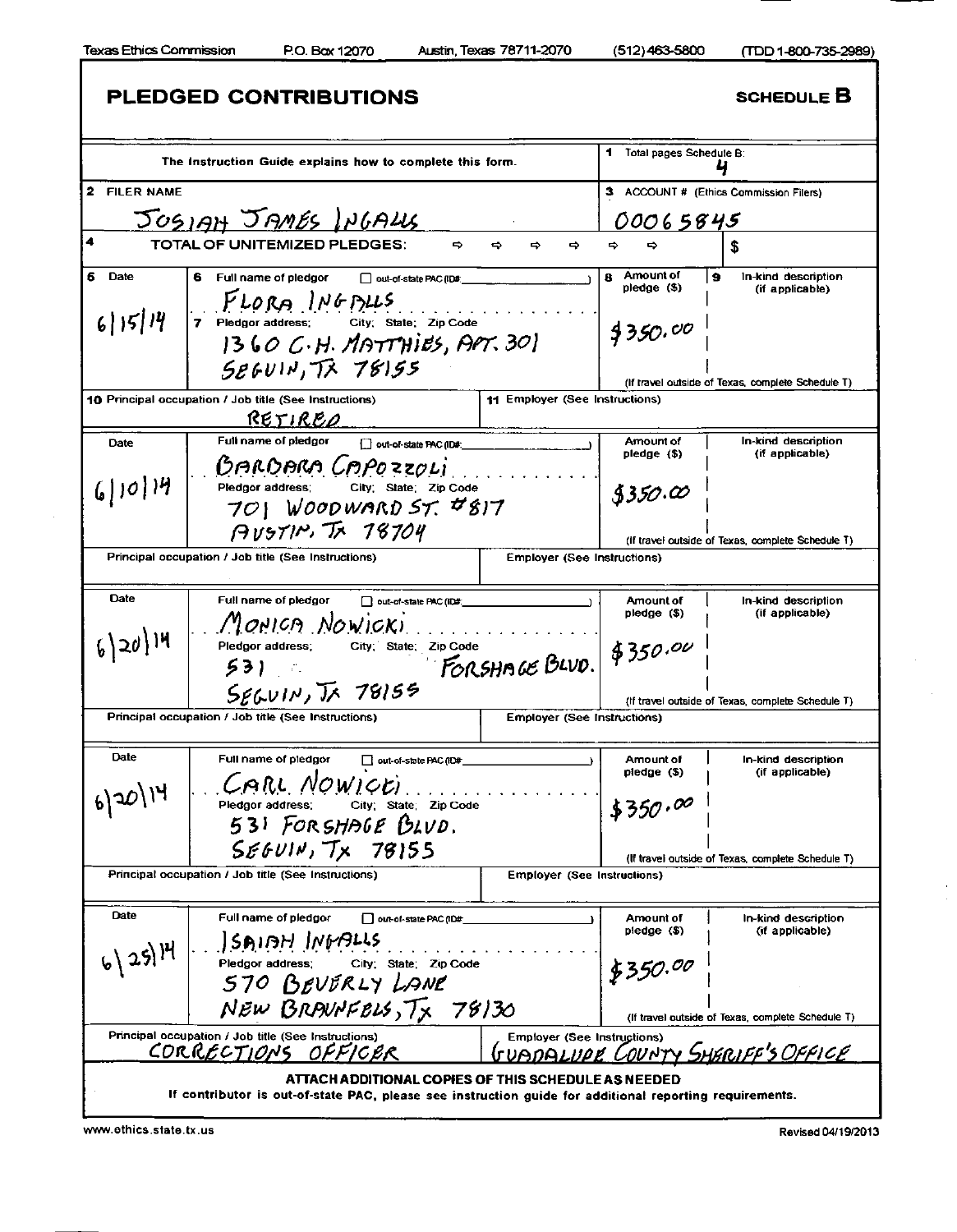I

| PLEDGED CONTRIBUTIONS                                                |                                                                                                                                                                                                                                                                                                                                                                                                                                                          |                                                                                                                                                                                         | <b>SCHEDULE B</b>                                                                                                                                                                                                                                                                                                                                                                                                                                                                                                                                            |
|----------------------------------------------------------------------|----------------------------------------------------------------------------------------------------------------------------------------------------------------------------------------------------------------------------------------------------------------------------------------------------------------------------------------------------------------------------------------------------------------------------------------------------------|-----------------------------------------------------------------------------------------------------------------------------------------------------------------------------------------|--------------------------------------------------------------------------------------------------------------------------------------------------------------------------------------------------------------------------------------------------------------------------------------------------------------------------------------------------------------------------------------------------------------------------------------------------------------------------------------------------------------------------------------------------------------|
|                                                                      |                                                                                                                                                                                                                                                                                                                                                                                                                                                          | 1.<br>Total pages Schedule B:                                                                                                                                                           |                                                                                                                                                                                                                                                                                                                                                                                                                                                                                                                                                              |
|                                                                      |                                                                                                                                                                                                                                                                                                                                                                                                                                                          | 3                                                                                                                                                                                       | ACCOUNT # (Ethics Commission Filers)                                                                                                                                                                                                                                                                                                                                                                                                                                                                                                                         |
|                                                                      |                                                                                                                                                                                                                                                                                                                                                                                                                                                          |                                                                                                                                                                                         |                                                                                                                                                                                                                                                                                                                                                                                                                                                                                                                                                              |
| TOTAL OF UNITEMIZED PLEDGES:                                         | ౚ<br>⇨<br>⇨                                                                                                                                                                                                                                                                                                                                                                                                                                              | ⇨                                                                                                                                                                                       |                                                                                                                                                                                                                                                                                                                                                                                                                                                                                                                                                              |
|                                                                      |                                                                                                                                                                                                                                                                                                                                                                                                                                                          |                                                                                                                                                                                         | 9 ا<br>In-kind description                                                                                                                                                                                                                                                                                                                                                                                                                                                                                                                                   |
|                                                                      |                                                                                                                                                                                                                                                                                                                                                                                                                                                          | pledge(5)                                                                                                                                                                               | (if applicable)                                                                                                                                                                                                                                                                                                                                                                                                                                                                                                                                              |
|                                                                      |                                                                                                                                                                                                                                                                                                                                                                                                                                                          |                                                                                                                                                                                         |                                                                                                                                                                                                                                                                                                                                                                                                                                                                                                                                                              |
|                                                                      |                                                                                                                                                                                                                                                                                                                                                                                                                                                          |                                                                                                                                                                                         |                                                                                                                                                                                                                                                                                                                                                                                                                                                                                                                                                              |
|                                                                      |                                                                                                                                                                                                                                                                                                                                                                                                                                                          |                                                                                                                                                                                         | (If travel outside of Texas, complete Schedule T)                                                                                                                                                                                                                                                                                                                                                                                                                                                                                                            |
| HUMEMAKER                                                            | SELF                                                                                                                                                                                                                                                                                                                                                                                                                                                     |                                                                                                                                                                                         |                                                                                                                                                                                                                                                                                                                                                                                                                                                                                                                                                              |
| Full name of pledgor<br>out-of-state PAC (ID#:                       |                                                                                                                                                                                                                                                                                                                                                                                                                                                          | <b>Amount of</b>                                                                                                                                                                        | In-kind description<br>(if applicable)                                                                                                                                                                                                                                                                                                                                                                                                                                                                                                                       |
| KELLY BOHANNAN                                                       |                                                                                                                                                                                                                                                                                                                                                                                                                                                          |                                                                                                                                                                                         |                                                                                                                                                                                                                                                                                                                                                                                                                                                                                                                                                              |
| City: State: Zip Code<br>Pledgor address;                            |                                                                                                                                                                                                                                                                                                                                                                                                                                                          | $330^{00}$                                                                                                                                                                              |                                                                                                                                                                                                                                                                                                                                                                                                                                                                                                                                                              |
| $AVST/N, T_X 78745$                                                  |                                                                                                                                                                                                                                                                                                                                                                                                                                                          |                                                                                                                                                                                         | (If travel outside of Texas, complete Schedule T)                                                                                                                                                                                                                                                                                                                                                                                                                                                                                                            |
| Principal occupation / Job title (See Instructions)                  |                                                                                                                                                                                                                                                                                                                                                                                                                                                          |                                                                                                                                                                                         |                                                                                                                                                                                                                                                                                                                                                                                                                                                                                                                                                              |
| HUMEMAKEN                                                            | SELF                                                                                                                                                                                                                                                                                                                                                                                                                                                     |                                                                                                                                                                                         |                                                                                                                                                                                                                                                                                                                                                                                                                                                                                                                                                              |
| Full name of pledgor<br>out-of-state PAC (ID#:                       |                                                                                                                                                                                                                                                                                                                                                                                                                                                          | Amount of                                                                                                                                                                               | In-kind description                                                                                                                                                                                                                                                                                                                                                                                                                                                                                                                                          |
| DRYAN BOHANNAN                                                       |                                                                                                                                                                                                                                                                                                                                                                                                                                                          |                                                                                                                                                                                         | (if applicable)                                                                                                                                                                                                                                                                                                                                                                                                                                                                                                                                              |
|                                                                      |                                                                                                                                                                                                                                                                                                                                                                                                                                                          |                                                                                                                                                                                         |                                                                                                                                                                                                                                                                                                                                                                                                                                                                                                                                                              |
|                                                                      |                                                                                                                                                                                                                                                                                                                                                                                                                                                          |                                                                                                                                                                                         |                                                                                                                                                                                                                                                                                                                                                                                                                                                                                                                                                              |
|                                                                      |                                                                                                                                                                                                                                                                                                                                                                                                                                                          |                                                                                                                                                                                         | (If travel outside of Texas, complete Schedule T)                                                                                                                                                                                                                                                                                                                                                                                                                                                                                                            |
| Principal occupation / Job title (See Instructions)<br>AVTO MECHANIC |                                                                                                                                                                                                                                                                                                                                                                                                                                                          |                                                                                                                                                                                         |                                                                                                                                                                                                                                                                                                                                                                                                                                                                                                                                                              |
| Full name of pledgor<br>out-of-state PAC (ID#                        |                                                                                                                                                                                                                                                                                                                                                                                                                                                          | Amount of                                                                                                                                                                               | In-kind description                                                                                                                                                                                                                                                                                                                                                                                                                                                                                                                                          |
|                                                                      |                                                                                                                                                                                                                                                                                                                                                                                                                                                          |                                                                                                                                                                                         | (if applicable)                                                                                                                                                                                                                                                                                                                                                                                                                                                                                                                                              |
|                                                                      |                                                                                                                                                                                                                                                                                                                                                                                                                                                          |                                                                                                                                                                                         |                                                                                                                                                                                                                                                                                                                                                                                                                                                                                                                                                              |
| $5314$ Missouri BENO                                                 |                                                                                                                                                                                                                                                                                                                                                                                                                                                          |                                                                                                                                                                                         |                                                                                                                                                                                                                                                                                                                                                                                                                                                                                                                                                              |
|                                                                      |                                                                                                                                                                                                                                                                                                                                                                                                                                                          |                                                                                                                                                                                         |                                                                                                                                                                                                                                                                                                                                                                                                                                                                                                                                                              |
| Principal occupation / Job title (See Instructions)                  |                                                                                                                                                                                                                                                                                                                                                                                                                                                          |                                                                                                                                                                                         |                                                                                                                                                                                                                                                                                                                                                                                                                                                                                                                                                              |
|                                                                      |                                                                                                                                                                                                                                                                                                                                                                                                                                                          |                                                                                                                                                                                         |                                                                                                                                                                                                                                                                                                                                                                                                                                                                                                                                                              |
| Full name of pledgor<br>Dut-of-state PAC (ID#                        |                                                                                                                                                                                                                                                                                                                                                                                                                                                          | Amount of                                                                                                                                                                               | In-kind description                                                                                                                                                                                                                                                                                                                                                                                                                                                                                                                                          |
|                                                                      |                                                                                                                                                                                                                                                                                                                                                                                                                                                          |                                                                                                                                                                                         | (if applicable)                                                                                                                                                                                                                                                                                                                                                                                                                                                                                                                                              |
| City, State Zip Code<br>Pledgor address:                             |                                                                                                                                                                                                                                                                                                                                                                                                                                                          |                                                                                                                                                                                         |                                                                                                                                                                                                                                                                                                                                                                                                                                                                                                                                                              |
|                                                                      |                                                                                                                                                                                                                                                                                                                                                                                                                                                          |                                                                                                                                                                                         |                                                                                                                                                                                                                                                                                                                                                                                                                                                                                                                                                              |
|                                                                      |                                                                                                                                                                                                                                                                                                                                                                                                                                                          |                                                                                                                                                                                         |                                                                                                                                                                                                                                                                                                                                                                                                                                                                                                                                                              |
|                                                                      |                                                                                                                                                                                                                                                                                                                                                                                                                                                          |                                                                                                                                                                                         | (If travel outside of Texas, complete Schedule T)                                                                                                                                                                                                                                                                                                                                                                                                                                                                                                            |
| PHARMACIST TECHNICIAN                                                |                                                                                                                                                                                                                                                                                                                                                                                                                                                          |                                                                                                                                                                                         |                                                                                                                                                                                                                                                                                                                                                                                                                                                                                                                                                              |
|                                                                      |                                                                                                                                                                                                                                                                                                                                                                                                                                                          |                                                                                                                                                                                         |                                                                                                                                                                                                                                                                                                                                                                                                                                                                                                                                                              |
|                                                                      | 6.<br>Full name of pledgor<br>out-of-state PAC (ID#:<br>$KERR$ $\sim$ $Nb$ $DLS$<br>7 Pledgor address: City; State: Zip Code<br>570 BEVERLY LANE<br>10 Principal occupation / Job title (See Instructions)<br>City: State: Zip Code<br>Pledgor address;<br>$PUSTIN, Tk$ $78745$<br>PAUL TANNERT<br>Pledgor address, City, State, Zip Code<br>GARY LESKO<br>600 CARGILL DR.<br>SPICEWOOD, TX 78669<br>Principal occupation / Job title (See Instructions) | The Instruction Guide explains how to complete this form.<br>JOSIAN JAMES INGALLS<br>NEW BRAUNFELS, TX 78130<br>7202 WISHING WELL DR.<br>7202 WISHING WELL UR.<br>SAN PNTONIO, TX 78240 | 00065845<br>Amount of<br>8<br>1,350.00<br>11 Employer (See Instructions)<br>pledge (\$)<br><b>Employer (See Instructions)</b><br>pledge (\$)<br>$$350^{\circ}$<br><b>Employer (See Instructions)</b><br>pledge (\$)<br>4350%<br>(If travel outside of Texas, complete Schedule T)<br><b>Employer (See Instructions)</b><br>pledge (\$)<br>$9550 - 2$<br><b>Employer (See Instructions)</b><br>ATTACH ADDITIONAL COPIES OF THIS SCHEDULE AS NEEDED<br>If contributor is out-of-state PAC, please see instruction guide for additional reporting requirements. |

www.ethics.state.tx.us Revised 04/19/2013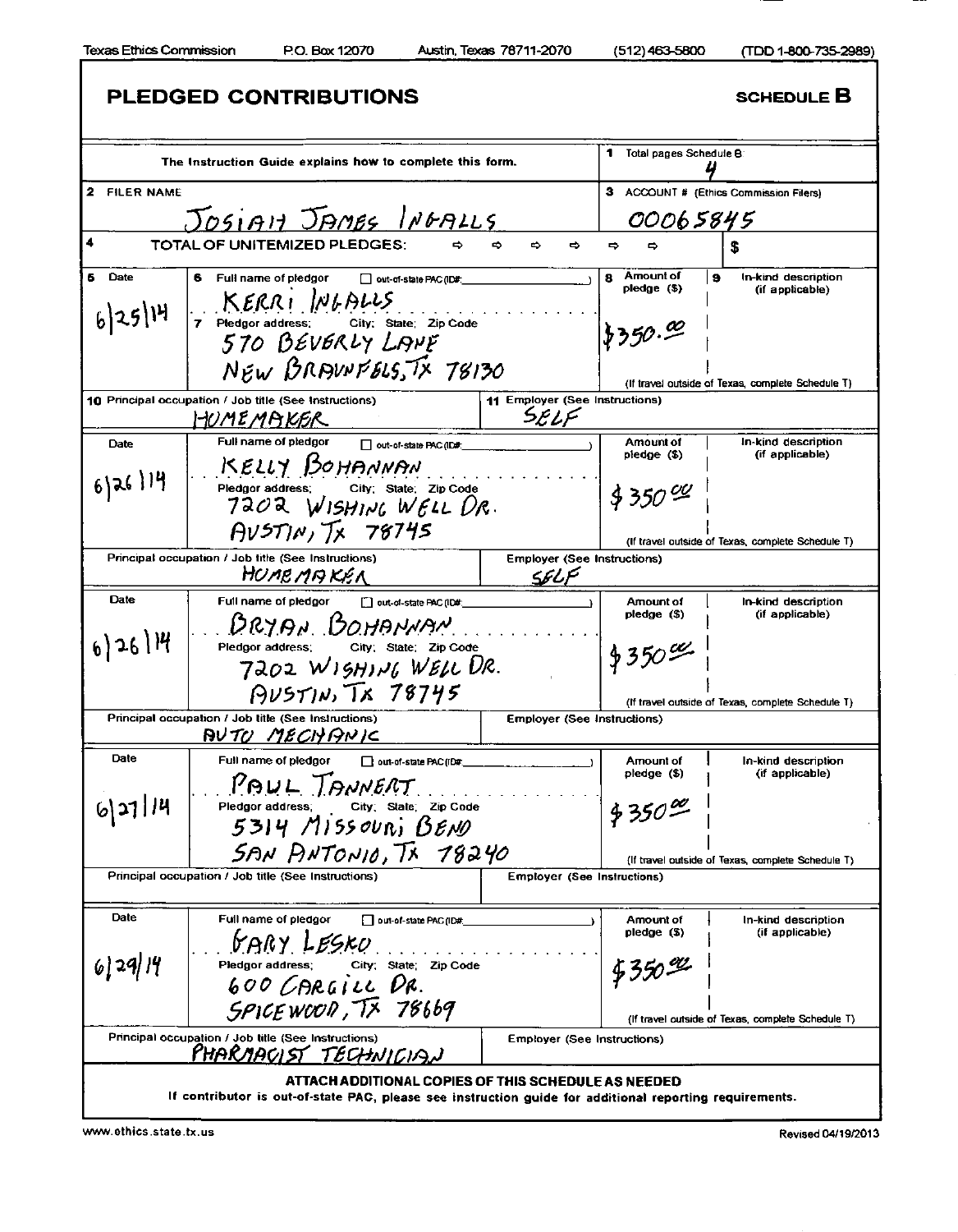f

1  $\overline{\phantom{a}}$ 

|                 | PLEDGED CONTRIBUTIONS                                                                                                                                          |                                    |                               | <b>SCHEDULE B</b>                                 |
|-----------------|----------------------------------------------------------------------------------------------------------------------------------------------------------------|------------------------------------|-------------------------------|---------------------------------------------------|
|                 | The Instruction Guide explains how to complete this form.                                                                                                      |                                    | Total pages Schedule B:<br>1. |                                                   |
| 2 FILER NAME    |                                                                                                                                                                |                                    | з                             | <b>ACCOUNT # (Ethics Commission Filers)</b>       |
|                 | JOGIAM JAMES INGALLS                                                                                                                                           |                                    | 00065845                      |                                                   |
| 4               | TOTAL OF UNITEMIZED PLEDGES:<br>$\Rightarrow$                                                                                                                  | ⇨<br>⇨<br>⇨                        | ⇨<br>⇔                        | S                                                 |
| 5<br>Date       | Full name of pledgor<br>out-of-state PAC (ID#:                                                                                                                 |                                    | Amount of<br>8                | In-kind description<br>э                          |
| $(350)$ 14      | PALMER STEVENS<br>7 Pledgor address: City: State: Zip Code<br>$14$ YVCCA<br>$A\nu$ STIN, $T$ x 78744                                                           |                                    | pledge (\$)<br>$9350^{\circ}$ | (if applicable)                                   |
|                 |                                                                                                                                                                |                                    |                               | (If travel outside of Texas, complete Schedule T) |
|                 | 10 Principal occupation / Job title (See Instructions)                                                                                                         | 11 Employer (See Instructions)     |                               |                                                   |
|                 | SOFTWARE DEVELOPER                                                                                                                                             | SELF-ENPLOYEP                      |                               |                                                   |
| Date            | Full name of pledgor<br>out-of-state PAC (ID#:                                                                                                                 |                                    | Amount of<br>pledge (\$)      | In-kind description<br>(if applicable)            |
| $6 30 $ 14      | SHANNON FRENZEL<br>City, State, Zip Code<br>Pledgor address:<br>206 QUAIL CIRCLE                                                                               |                                    | $9350^{92}$                   |                                                   |
|                 | $HUTTO, T\times 78634$                                                                                                                                         |                                    |                               | (if travel outside of Texas, complete Schedule T) |
|                 | Principal occupation / Job title (See Instructions)                                                                                                            | <b>Employer (See Instructions)</b> |                               |                                                   |
|                 | HUMEMPKER                                                                                                                                                      | SELF                               |                               |                                                   |
| Date            | Full name of pledgor<br>out-of-state PAC (ID#:<br>DENNIS COX                                                                                                   |                                    | Amount of<br>$ptedge($ \$)    | In-kind description<br>(if applicable)            |
| 6/30/14         | Pledgor address: W City; State: Zip Code<br>2525 A NOEN SON LANE<br>PV5T14, TX 78757                                                                           |                                    | $350^{\circ}$                 |                                                   |
|                 |                                                                                                                                                                |                                    |                               | (If travel outside of Texas, complete Schedule T) |
|                 | Principal occupation / Job title (See Instructions)<br>HAIR DRESSER                                                                                            | <b>Employer (See Instructions)</b> | SELF-FMPLOYSO                 |                                                   |
| Date            |                                                                                                                                                                |                                    |                               |                                                   |
|                 | Full name of pledgor<br>out-of-state PAC (ID#:<br>SHELDON HENRY-VALLA                                                                                          |                                    | Amount of<br>pledge (\$)      | In-kind description<br>(if applicable)            |
|                 | Pledgor address; City; State; Zip Code<br>2760 E. BUTLER PUE.<br>$FLBGSTDFF$ , $AzB6004$                                                                       |                                    | $4350^{90}$                   | (If travel outside of Texas, complete Schedule T) |
|                 | Principal occupation / Job title (See Instructions)                                                                                                            | <b>Employer (See Instructions)</b> |                               |                                                   |
|                 | RETIREO                                                                                                                                                        |                                    | A/A                           |                                                   |
| Date<br>6 30 14 | Full name of pledgor<br>out-of-state PAC (ID#<br>VINCENT PAIZ<br>Pledgor address; City; State; Zip Code<br>1748 OHLEN RO U19<br>AUSTM, TX 79757                |                                    | Amount of<br>pledge (\$)      | In-kind description<br>(if applicable)            |
|                 |                                                                                                                                                                |                                    |                               | (If travel outside of Texas, complete Schedule T) |
|                 | Principal occupation / Job title (See Instructions)                                                                                                            | <b>Employer (See Instructions)</b> |                               |                                                   |
|                 | ATTACH ADDITIONAL COPIES OF THIS SCHEDULE AS NEEDED<br>If contributor is out-of-state PAC, please see instruction guide for additional reporting requirements. |                                    |                               |                                                   |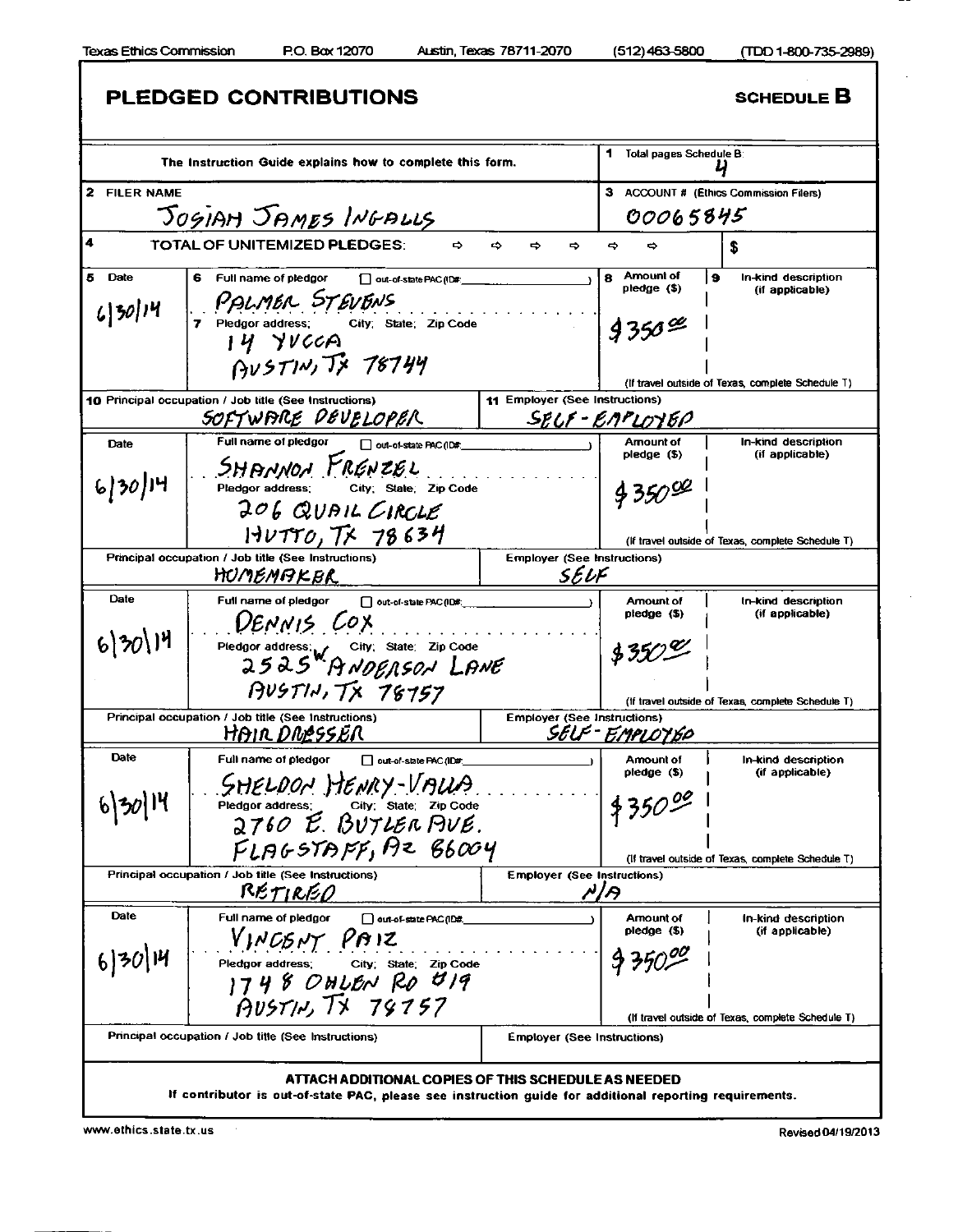I

| LOANS                                         |                                                                                                    |                                                                        | <b>SCHEDULE E</b>                                             |
|-----------------------------------------------|----------------------------------------------------------------------------------------------------|------------------------------------------------------------------------|---------------------------------------------------------------|
|                                               | The instruction Guide explains how to complete this form.                                          |                                                                        | 1 Total pages Schedule E:                                     |
| 2 FILER NAME                                  |                                                                                                    |                                                                        | 3 ACCOUNT # (Ethics Commission Filers)                        |
|                                               | JOSIAN JAMES INGALLS                                                                               |                                                                        | 00065845                                                      |
| 4                                             | TOTAL OF UNITEMIZED LOANS:<br>⇨                                                                    | ⇨                                                                      | S                                                             |
| 5 Date of loan                                | 7.<br>Name of lender                                                                               |                                                                        | 9 Loan Amount (\$)                                            |
| 4 25 2014                                     | JOSIAN JAMES WEALLS                                                                                | out-of-state PAC (ID#:                                                 | 31,000                                                        |
| 6<br>Is lender<br>a financial<br>Institution? | 8 Lenderaddress; City;<br>State;<br>8324 BURREU DRIVE, FIVSTIN, TX, 78757                          | <b>Zip Code</b>                                                        | 10 Interest rate                                              |
|                                               |                                                                                                    |                                                                        | 11 Maturity date<br>N/A                                       |
|                                               | 12 Principal occupation / Job title (See Instructions)<br>BVSINESS OWNER                           | 13 Employer (See Instructions)<br>PIUSTIN AREA LANDSCAPING             |                                                               |
| 14 Description of Collatera<br>M none         |                                                                                                    | 15 Check if personal funds were deposited into political account<br>IИ |                                                               |
| <b>16 GUARANTOR</b><br><b>INFORMATION</b>     | 17 Name of guarantor                                                                               |                                                                        | 19 Amount Guaranteed (\$)                                     |
| not applicable                                | <b>18 Guarantor address:</b><br>City:                                                              | State:<br>Zip Code                                                     |                                                               |
| 20 Principal Occupation (See Instructions)    |                                                                                                    | 21 Employer (See Instructions)                                         |                                                               |
| Date of loan                                  | Name of lender                                                                                     | out-of-state PAC (ID#:                                                 | Loan Amount (\$)                                              |
| 2014                                          | JUSIAH JAMES INGALUS                                                                               |                                                                        | 47,000                                                        |
| Is lender<br>a financial<br>Institution?      | Lender address;<br>Lenderaddress; City; State; Zip Code<br>8324 BURRELL DRIVE, BVSTIN, TX, 78757   |                                                                        | Interest rate                                                 |
| Y                                             |                                                                                                    |                                                                        | Matunty date                                                  |
|                                               | Principal occupation / Job title (See Instructions)                                                | Employer (See Instructions)                                            |                                                               |
|                                               | BUSINGSS OWTER                                                                                     | AUSTIN AREA LANDSCAP                                                   |                                                               |
| Description of Collateral<br><b>P</b> none    |                                                                                                    | ☞                                                                      | Check if personal funds were deposited into political account |
| <b>GUARANTOR</b><br><b>INFORMATION</b>        | Name of guarantor                                                                                  |                                                                        | Amount Guaranteed (\$)                                        |
| not applicable                                | Guarantor address:<br>City:                                                                        | State:<br>Zip Code                                                     |                                                               |
|                                               | Principal Occupation (See Instructions)                                                            | <b>Employer (See Instructions)</b>                                     |                                                               |
|                                               | If lender is out-of-state PAC, please see instruction guide for additional reporting requirements. | ATTACH ADDITIONAL COPIES OF THIS SCHEDULE AS NEEDED                    |                                                               |

 $\sim$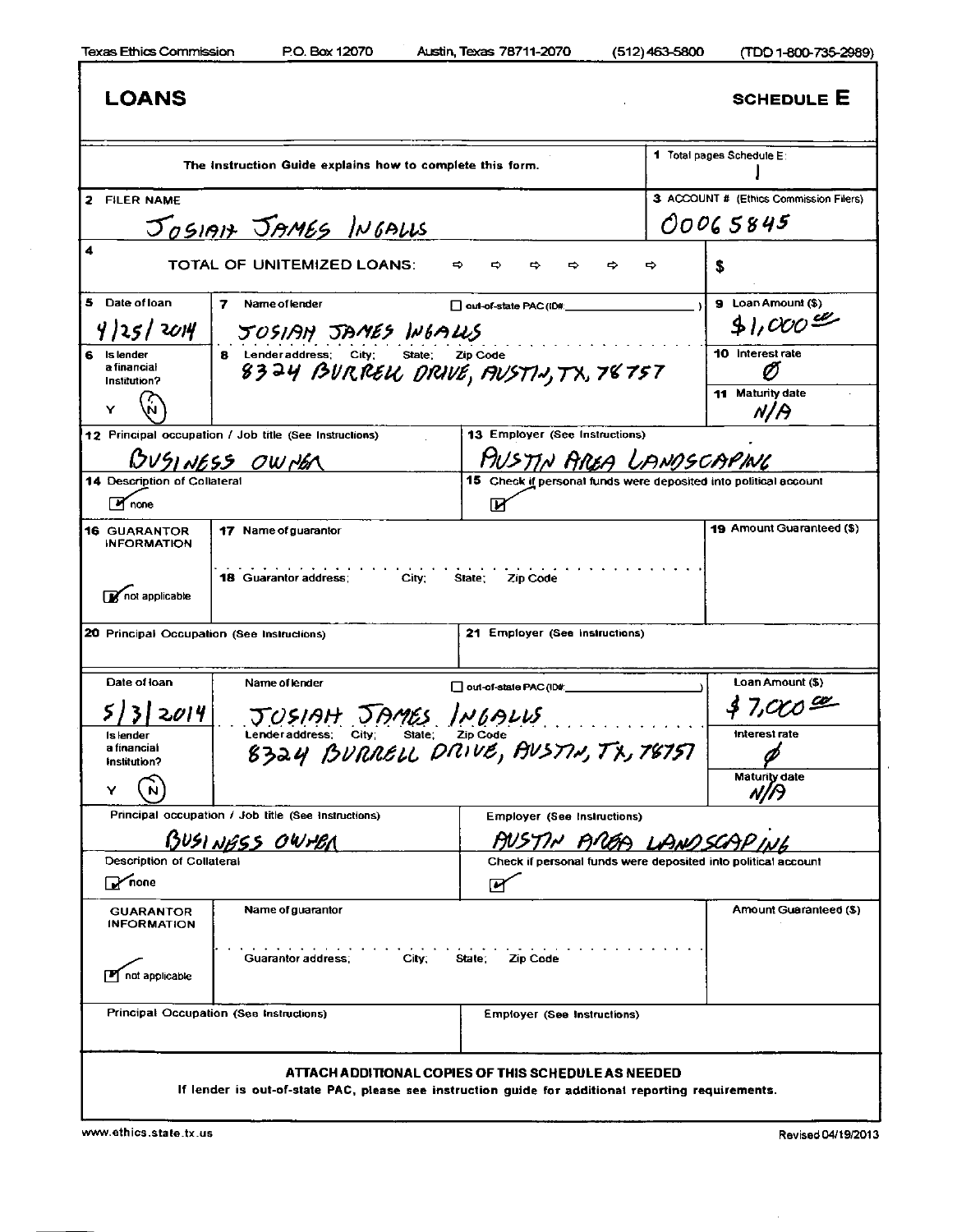ı

 $\epsilon$ 

|                                                                                                               | POLITICAL EXPENDITURES                                                                                                                                                                                                                                          | <b>SCHEDULE F</b>                                                                                                                                                                                                                                                                                                                 |
|---------------------------------------------------------------------------------------------------------------|-----------------------------------------------------------------------------------------------------------------------------------------------------------------------------------------------------------------------------------------------------------------|-----------------------------------------------------------------------------------------------------------------------------------------------------------------------------------------------------------------------------------------------------------------------------------------------------------------------------------|
|                                                                                                               | <b>EXPENDITURE CATEGORIES FOR BOX 8(a)</b>                                                                                                                                                                                                                      |                                                                                                                                                                                                                                                                                                                                   |
| <b>Advertising Expense</b><br>Accounting/Banking<br><b>Consulting Expense</b><br><b>Event Expense</b><br>Fees | Gift/Awards/Memorials Expense<br><b>Legal Services</b><br>Food/Beverage Expense<br><b>Travel In District</b><br><b>Polling Expense</b><br><b>Travel Out Of District</b><br><b>Printing Expense</b><br>The Instruction Guide explains how to complete this form. | Salaries/Wages/Contract Labor<br>Loan Repayment/Reimbursement<br>Solicitation/Fundraising Expense<br><b>Transportation Equipment &amp; Related Expense</b><br><b>Contributions/Donations Made By</b><br>Candidate/Officeholder/Political Committee<br>Office Overhead/Rental Expense<br>OTHER (enter a category not listed above) |
| 1 Total pages Schedule F:                                                                                     | 2 FILER NAME<br>JOSIAH JAMES INGALLS                                                                                                                                                                                                                            | 3 ACCOUNT # (Ethics Commission Filers)<br>00065845                                                                                                                                                                                                                                                                                |
| 4 Date<br>512/2014                                                                                            | 5 Payee name<br>SHARRIANNA RICE                                                                                                                                                                                                                                 |                                                                                                                                                                                                                                                                                                                                   |
| 6 Amount (\$)                                                                                                 | 7 Pavee address:<br>City; State; Zip Code                                                                                                                                                                                                                       |                                                                                                                                                                                                                                                                                                                                   |
| 5.500%                                                                                                        | 6403B CHIMNEY CREEK CIRCLE, AVSTN, TX 78723                                                                                                                                                                                                                     |                                                                                                                                                                                                                                                                                                                                   |
| <b>PURPOSE</b><br>8<br>OF                                                                                     | (a) Category (See categories listed at the top of this schedule)                                                                                                                                                                                                | (b) Description (If travel outside of Texas, complete Schedule T)                                                                                                                                                                                                                                                                 |
| <b>EXPENDITURE</b>                                                                                            | CONSULTING EXPENSE                                                                                                                                                                                                                                              | MONTHLY COMPENSATION                                                                                                                                                                                                                                                                                                              |
| <b>9 Complete ONLY if direct</b><br>expenditure to benefit C/OH                                               | Candidate / Officeholder name                                                                                                                                                                                                                                   | Office sought<br>Difice held                                                                                                                                                                                                                                                                                                      |
| Date                                                                                                          | Pavee name                                                                                                                                                                                                                                                      |                                                                                                                                                                                                                                                                                                                                   |
| <u>5/9/2014</u>                                                                                               | <u>VICTORY STORE · COM</u>                                                                                                                                                                                                                                      |                                                                                                                                                                                                                                                                                                                                   |
| Amount (\$)                                                                                                   | City; State; Zip Code<br>Pavee address:                                                                                                                                                                                                                         |                                                                                                                                                                                                                                                                                                                                   |
| 330.91                                                                                                        | NONE - WEBSITE                                                                                                                                                                                                                                                  |                                                                                                                                                                                                                                                                                                                                   |
| <b>PURPOSE</b><br>ОF<br><b>EXPENDITURE</b>                                                                    | Category (See categories listed at the top of this schedule)<br>ATENIAIS                                                                                                                                                                                        | Description (If travel outside of Texas, complete Schedule T)<br>J MAGNETIC NAME BADGES                                                                                                                                                                                                                                           |
| Complete ONLY if direct<br>expenditure to benefit C/OH                                                        | Candidate / Officeholder name                                                                                                                                                                                                                                   | Office held<br>Office sought                                                                                                                                                                                                                                                                                                      |
| Date<br>5/9/2014                                                                                              | Payee name<br>YAHOO COM                                                                                                                                                                                                                                         |                                                                                                                                                                                                                                                                                                                                   |
| Amount (\$)                                                                                                   | Pavee address:<br>City: State: Zip Code                                                                                                                                                                                                                         |                                                                                                                                                                                                                                                                                                                                   |
| 8101.77                                                                                                       | $NCME - WBBSTTE$                                                                                                                                                                                                                                                |                                                                                                                                                                                                                                                                                                                                   |
| <b>PURPOSE</b><br>OF                                                                                          | Category (See categories listed at the top of this schedule)                                                                                                                                                                                                    | Description (If travel outside of Texas, complete Schedule T)                                                                                                                                                                                                                                                                     |
| <b>EXPENDITURE</b>                                                                                            | AOVERTISING EXPENSE                                                                                                                                                                                                                                             | CAMPRIGN WEBSITE                                                                                                                                                                                                                                                                                                                  |
| Complete ONLY if direct<br>expenditure to benefit C/OH                                                        | Candidate / Officeholder name                                                                                                                                                                                                                                   | Office sought<br>Office held                                                                                                                                                                                                                                                                                                      |
| Date                                                                                                          | Payee name                                                                                                                                                                                                                                                      |                                                                                                                                                                                                                                                                                                                                   |
| 61112014                                                                                                      | <b>SHARRI ANNA RICE</b><br>aver artifress: City; State; Zip Code                                                                                                                                                                                                |                                                                                                                                                                                                                                                                                                                                   |
| Amount (S)                                                                                                    |                                                                                                                                                                                                                                                                 |                                                                                                                                                                                                                                                                                                                                   |
| $$500^{00}$                                                                                                   |                                                                                                                                                                                                                                                                 | 6403 B CHIMNEY CREEK CIRCLE, AVSTIN, TX 78723                                                                                                                                                                                                                                                                                     |
| <b>PURPOSE</b>                                                                                                | Category (See categories listed at the top of this schedule)                                                                                                                                                                                                    | Description (If travel outside of Texas, complete Schedule T)                                                                                                                                                                                                                                                                     |
| OF<br><b>EXPENDITURE</b>                                                                                      | CONSULTING EXPENSE                                                                                                                                                                                                                                              | MONTHLY LOMPENSATION                                                                                                                                                                                                                                                                                                              |
| Complete ONLY if direct<br>expenditure to benefit C/OH                                                        | Candidate / Officeholder name                                                                                                                                                                                                                                   |                                                                                                                                                                                                                                                                                                                                   |
|                                                                                                               | ATTACH ADDITIONAL COPIES OF THIS SCHEDULE AS NEEDED                                                                                                                                                                                                             |                                                                                                                                                                                                                                                                                                                                   |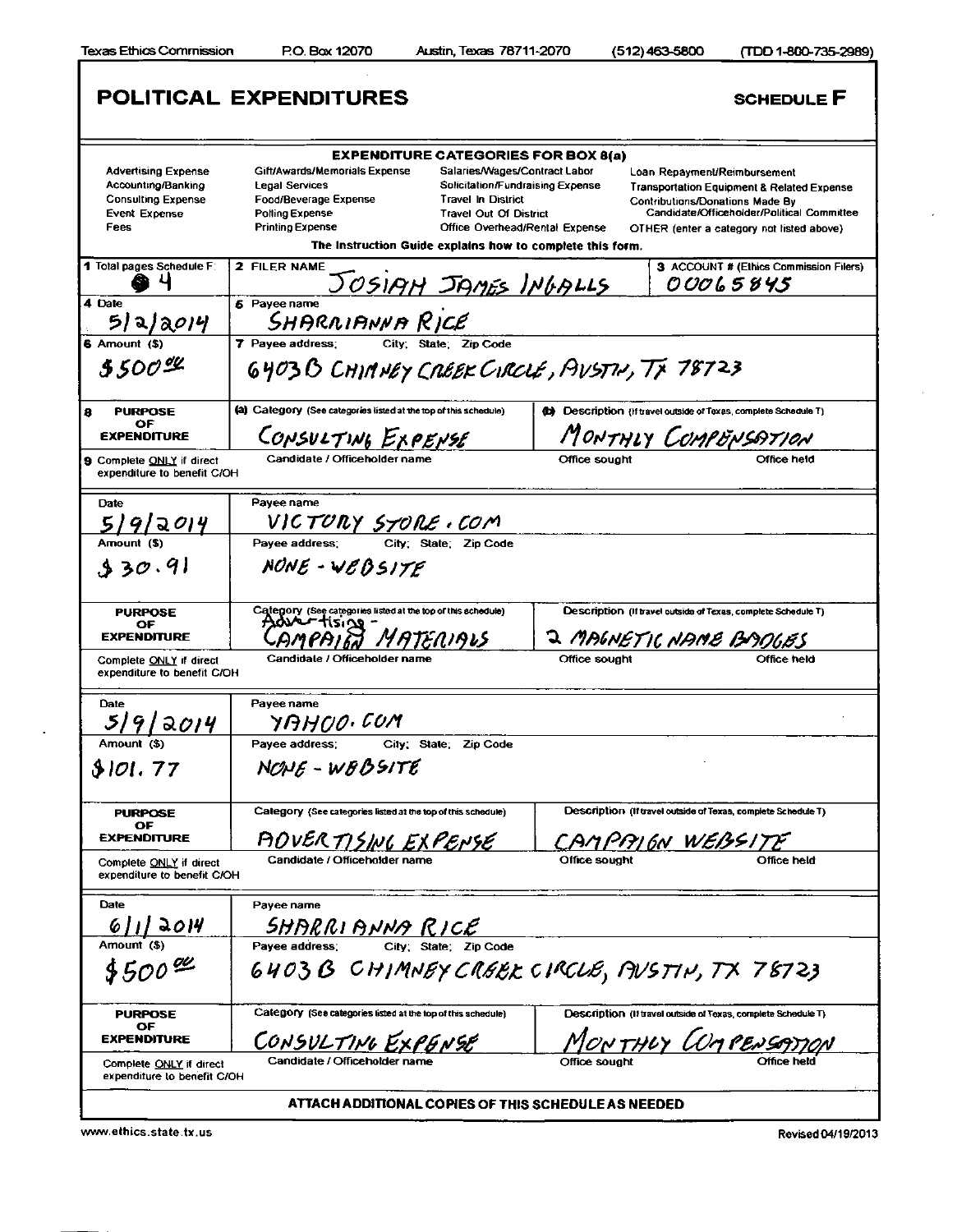$\overline{\phantom{a}}$ 

|                                                                                                               | POLITICAL EXPENDITURES                                                                                                                      |                                                                                                                                                                                                                                       |               | <b>SCHEDULE F</b>                                                                                                                                                                                        |
|---------------------------------------------------------------------------------------------------------------|---------------------------------------------------------------------------------------------------------------------------------------------|---------------------------------------------------------------------------------------------------------------------------------------------------------------------------------------------------------------------------------------|---------------|----------------------------------------------------------------------------------------------------------------------------------------------------------------------------------------------------------|
|                                                                                                               |                                                                                                                                             | <b>EXPENDITURE CATEGORIES FOR BOX 8(a)</b>                                                                                                                                                                                            |               |                                                                                                                                                                                                          |
| <b>Advertising Expense</b><br>Accounting/Banking<br><b>Consulting Expense</b><br><b>Event Expense</b><br>Fees | Gift/Awards/Memorials Expense<br><b>Legal Services</b><br><b>Food/Beverage Expense</b><br><b>Polling Expense</b><br><b>Printing Expense</b> | Salaries/Wages/Contract Labor<br>Solicitation/Fundraising Expense<br><b>Travel In District</b><br><b>Travel Out Of District</b><br><b>Office Overhead/Rental Expense</b><br>The Instruction Guide explains how to complete this form. |               | Loan Repayment/Reimbursement<br>Transportation Equipment & Related Expense<br>Contributions/Donations Made By<br>Candidate/Officeholder/Political Committee<br>OTHER (enter a category not listed above) |
| 1 Total pages Schedule F:                                                                                     | 2 FILER NAME<br>JOSIAH JAMES WIALLS                                                                                                         |                                                                                                                                                                                                                                       |               | 3 ACCOUNT # (Ethics Commission Filers)<br>00065845                                                                                                                                                       |
| 4 Date<br>6131 2014                                                                                           | 5 Payee name<br>OFFICE DEPOT                                                                                                                |                                                                                                                                                                                                                                       |               |                                                                                                                                                                                                          |
| 6 Amount (S)<br>\$138.08                                                                                      | 7 Payee address; City: State: Zip Code<br>2620 W - ANDERSON LANE, AUSTIN, TX 78757                                                          |                                                                                                                                                                                                                                       |               |                                                                                                                                                                                                          |
| 8<br><b>PURPOSE</b><br>OF                                                                                     | (a) Category (See categories listed at the top of this schedule)<br>OTHE R-                                                                 |                                                                                                                                                                                                                                       |               | (b) Description (If travel outside of Texas, complete Schedule T)                                                                                                                                        |
| <b>EXPENDITURE</b><br>9 Complete ONLY if direct<br>expenditure to benefit C/OH                                | DFPICE SUPPLIES-CAMPAIGA<br>Candidate / Officeholder name                                                                                   |                                                                                                                                                                                                                                       | Office sought | <u>PRIMTER CARTRIDGES, PAPER, P</u><br>Office held                                                                                                                                                       |
| Date                                                                                                          | Pavee name                                                                                                                                  |                                                                                                                                                                                                                                       |               |                                                                                                                                                                                                          |
| 8 2014                                                                                                        | $S$ T <u>JUES</u> SWITCH BBQ & BREW<br>Payee address: City; State; Zip Code                                                                 |                                                                                                                                                                                                                                       |               |                                                                                                                                                                                                          |
| Amount (\$)<br>$3150^{90}$                                                                                    | Pavee address:<br>6610 N. LAMAR, AUSTIN, TX 78757                                                                                           |                                                                                                                                                                                                                                       |               |                                                                                                                                                                                                          |
| <b>PURPOSE</b><br>OF.<br><b>EXPENDITURE</b>                                                                   | Category (See categories listed at the top of this schedule)<br>FOUD BEVENAGE EXPENSE                                                       |                                                                                                                                                                                                                                       |               | Exas, compliction (if travel outside of Texas, complete Schedule T)<br>'EPU'SIT-CAMPAIGJ KICKUFF                                                                                                         |
| Complete <u>ONLY</u> if direct<br>expenditure to benefit C/OH                                                 | Candidate / Officeholder name                                                                                                               |                                                                                                                                                                                                                                       | Office sought |                                                                                                                                                                                                          |
| Date<br>a014                                                                                                  | Payee name<br><u>HEW VEI</u>                                                                                                                |                                                                                                                                                                                                                                       |               |                                                                                                                                                                                                          |
| Amount (\$)<br>915000                                                                                         | Pavee address:<br>QOOQ-A KENNETH, AVSTIN, TX 78741                                                                                          | City; State; Zip Code                                                                                                                                                                                                                 |               |                                                                                                                                                                                                          |
| <b>PURPOSE</b><br>OF<br><b>EXPENDITURE</b>                                                                    | Category (See categories listed at the top of this schedule)<br>WAGES-                                                                      |                                                                                                                                                                                                                                       |               | Description (If travel outside of Texas, complete Schedule T)<br>WEBSITE<br>HOTOGRAPHY FOR CAMPAIGN                                                                                                      |
| Complete ONLY if direct<br>expenditure to benefit C/OH                                                        | Candidate / Officeholder name                                                                                                               |                                                                                                                                                                                                                                       | Office sought |                                                                                                                                                                                                          |
| Date<br>2014                                                                                                  | Payee name<br>Y CAMPAIGN STORE                                                                                                              |                                                                                                                                                                                                                                       |               |                                                                                                                                                                                                          |
| Amount (\$)                                                                                                   | City; State;<br>Payee address:<br>NONE - WEBSITE                                                                                            | Zip Code                                                                                                                                                                                                                              |               |                                                                                                                                                                                                          |
| <b>PURPOSE</b><br>ОF<br><b>EXPENDITURE</b>                                                                    | Category (See categories listed at the top of this schedule)<br>anertising                                                                  |                                                                                                                                                                                                                                       |               | Description (If travel outside of Texas, complete Schedule T)                                                                                                                                            |
| Complete ONLY if direct<br>expenditure to benefit C/OH                                                        | Candidate / Officeholder name                                                                                                               |                                                                                                                                                                                                                                       |               | 516NS, BANNERS, STICKERS, ETC.                                                                                                                                                                           |
|                                                                                                               |                                                                                                                                             | ATTACH ADDITIONAL COPIES OF THIS SCHEDULE AS NEEDED                                                                                                                                                                                   |               |                                                                                                                                                                                                          |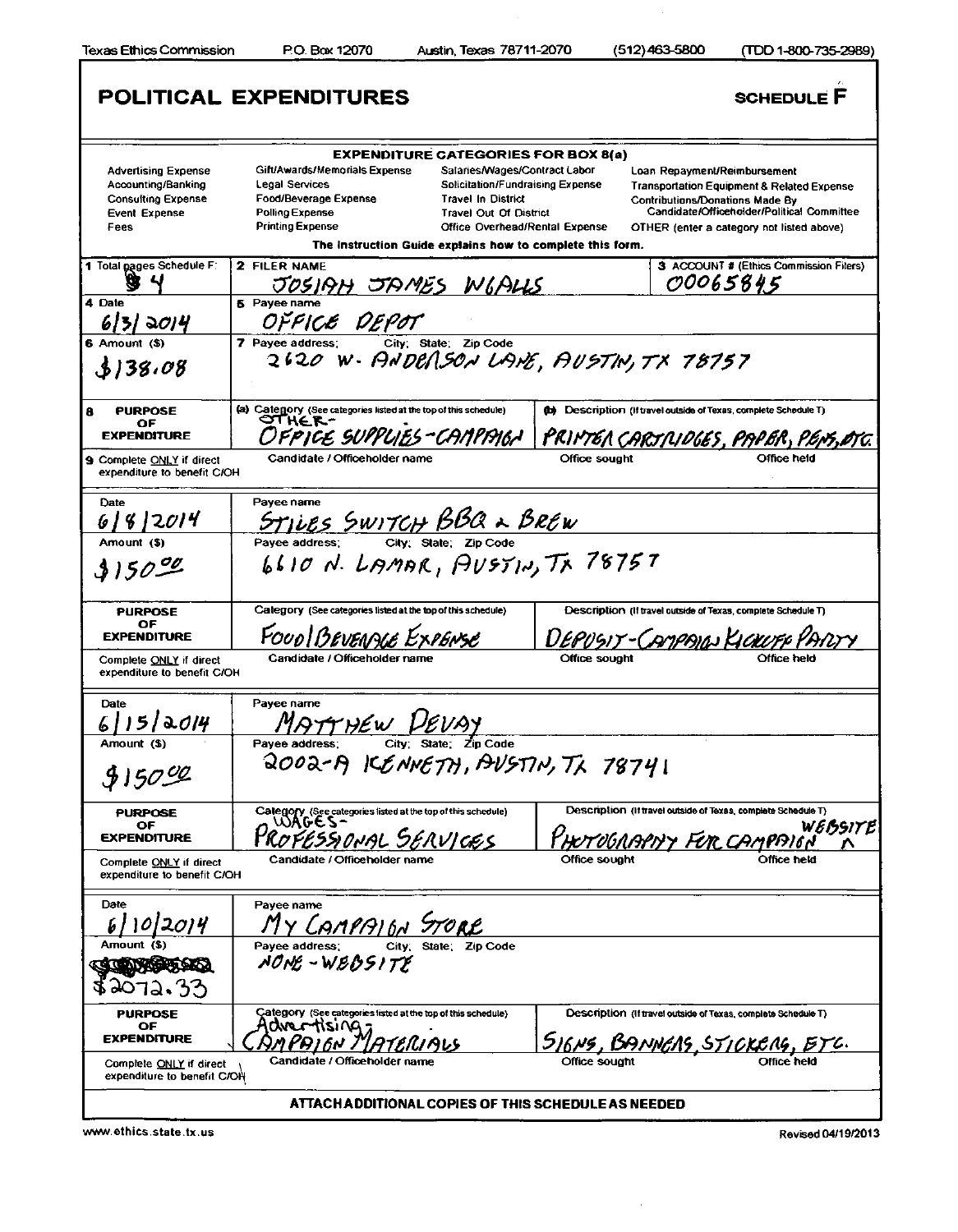Е

|                                                                                                               | <b>POLITICAL EXPENDITURES</b>                                                                                                                                               |                                                                                                                                                            |                              | <b>SCHEDULE F</b>                                                                                                                                                                                                          |  |
|---------------------------------------------------------------------------------------------------------------|-----------------------------------------------------------------------------------------------------------------------------------------------------------------------------|------------------------------------------------------------------------------------------------------------------------------------------------------------|------------------------------|----------------------------------------------------------------------------------------------------------------------------------------------------------------------------------------------------------------------------|--|
| <b>Advertising Expense</b><br>Accounting/Banking<br><b>Consulting Expense</b><br><b>Event Expense</b><br>Fees | <b>EXPENDITURE CATEGORIES FOR BOX 8(a)</b><br>Gift/Awards/Memorials Expense<br><b>Legal Services</b><br>Food/Beverage Expense<br>Polling Expense<br><b>Printing Expense</b> | Salaries/Wages/Contract Labor<br>Solicitation/Fundraising Expense<br>Travel In District<br><b>Travel Out Of District</b><br>Office Overhead/Rental Expense |                              | Loan Repayment/Reimbursement<br><b>Transportation Equipment &amp; Related Expense</b><br><b>Contributions/Donations Made By</b><br>Candidate/Officeholder/Political Committee<br>OTHER (enter a category not listed above) |  |
| 1 Total pages Schedule F:                                                                                     | The Instruction Guide explains how to complete this form.<br>2 FILER NAME<br><u>JOSIAH JAMES INGALLS</u>                                                                    |                                                                                                                                                            |                              | 3 ACCOUNT # (Ethics Commission Filers)<br><i>00065845</i>                                                                                                                                                                  |  |
| 4 Date<br>6 15 2014<br>6 Amount (\$)                                                                          | 5 Payee name<br>SHARRIAND RICE<br>7 Pavee address:                                                                                                                          | State: Zip Code                                                                                                                                            |                              |                                                                                                                                                                                                                            |  |
| $$500\%$                                                                                                      | 6403B CHIMNEY CREEK CIRCLE, PIUSTIN, TX 78723                                                                                                                               |                                                                                                                                                            |                              |                                                                                                                                                                                                                            |  |
| 8<br><b>PURPOSE</b><br>ОF                                                                                     | (a) Category (See categories listed at the top of this schedule)                                                                                                            |                                                                                                                                                            |                              | (b) Description (If travel outside of Texas, complete Schedule T)                                                                                                                                                          |  |
| <b>EXPENDITURE</b>                                                                                            | CONSULTING EXPENSE                                                                                                                                                          |                                                                                                                                                            |                              | FINAL COMPENSATION                                                                                                                                                                                                         |  |
| <b>9</b> Complete ONLY if direct<br>expenditure to benefit C/OH                                               | Candidate / Officeholder name                                                                                                                                               |                                                                                                                                                            | Office sough                 | Office held                                                                                                                                                                                                                |  |
| Date                                                                                                          | Payee name<br>STILES SWITCH BBQ 2 BREW                                                                                                                                      |                                                                                                                                                            |                              |                                                                                                                                                                                                                            |  |
| <u>6   16   2014</u>                                                                                          | Payee address:                                                                                                                                                              | City: State: Zip Code                                                                                                                                      |                              |                                                                                                                                                                                                                            |  |
| すり6コ 桑                                                                                                        | 6610 N. LAMAR, FIUSTIN, TX 78757                                                                                                                                            |                                                                                                                                                            |                              |                                                                                                                                                                                                                            |  |
| <b>PURPOSE</b><br>ОF<br><b>EXPENDITURE</b><br>Complete ONLY if direct                                         | $\cdot$ Category (See categories listed at the top of this schedule).<br>Candidate / Officeholder name                                                                      |                                                                                                                                                            |                              | - Description (If travel outside of Texas, complete Schedule T)<br>BEVERAIL EXENSE BBQ, SALM, SIDES, ETC.                                                                                                                  |  |
| expenditure to benefit C/OH                                                                                   |                                                                                                                                                                             |                                                                                                                                                            |                              |                                                                                                                                                                                                                            |  |
| Date<br>ગ્રામ                                                                                                 | Payee name<br>PAY PAL                                                                                                                                                       |                                                                                                                                                            |                              |                                                                                                                                                                                                                            |  |
| Arnount (\$)                                                                                                  | Payee address;<br>$\mathbf{a}$ . Com                                                                                                                                        | City; State; Zip Code                                                                                                                                      |                              |                                                                                                                                                                                                                            |  |
| <b>PURPOSE</b><br>ОF                                                                                          | Category (See categories listed at the top of this schedule)                                                                                                                |                                                                                                                                                            |                              | Description (if travel outside of Texas, complete Schedule T)                                                                                                                                                              |  |
| <b>EXPENDITURE</b><br>Complete ONLY if direct<br>expenditure to benefit C/OH                                  | Fees<br>Candidate / Officeholder name                                                                                                                                       |                                                                                                                                                            | Payment tee<br>Office sought | Office held                                                                                                                                                                                                                |  |
| Date                                                                                                          | Payee name                                                                                                                                                                  |                                                                                                                                                            |                              |                                                                                                                                                                                                                            |  |
| Arnount (\$)                                                                                                  | Payee address;                                                                                                                                                              | City; State; Zip Code                                                                                                                                      |                              |                                                                                                                                                                                                                            |  |
| <b>PURPOSE</b><br>OF<br><b>EXPENDITURE</b>                                                                    | Category (See categories listed at the top of this schedule)                                                                                                                |                                                                                                                                                            |                              | Description (If travel outside of Texas, complete Schedule T)                                                                                                                                                              |  |
| Complete ONLY if direct<br>expenditure to benefit C/OH                                                        | Candidate / Officeholder name                                                                                                                                               |                                                                                                                                                            | Office sought                | Office held                                                                                                                                                                                                                |  |
|                                                                                                               | ATTACH ADDITIONAL COPIES OF THIS SCHEDULE AS NEEDED                                                                                                                         |                                                                                                                                                            |                              |                                                                                                                                                                                                                            |  |

www.ethics.state.tx.us Revised 04/19/2013

÷,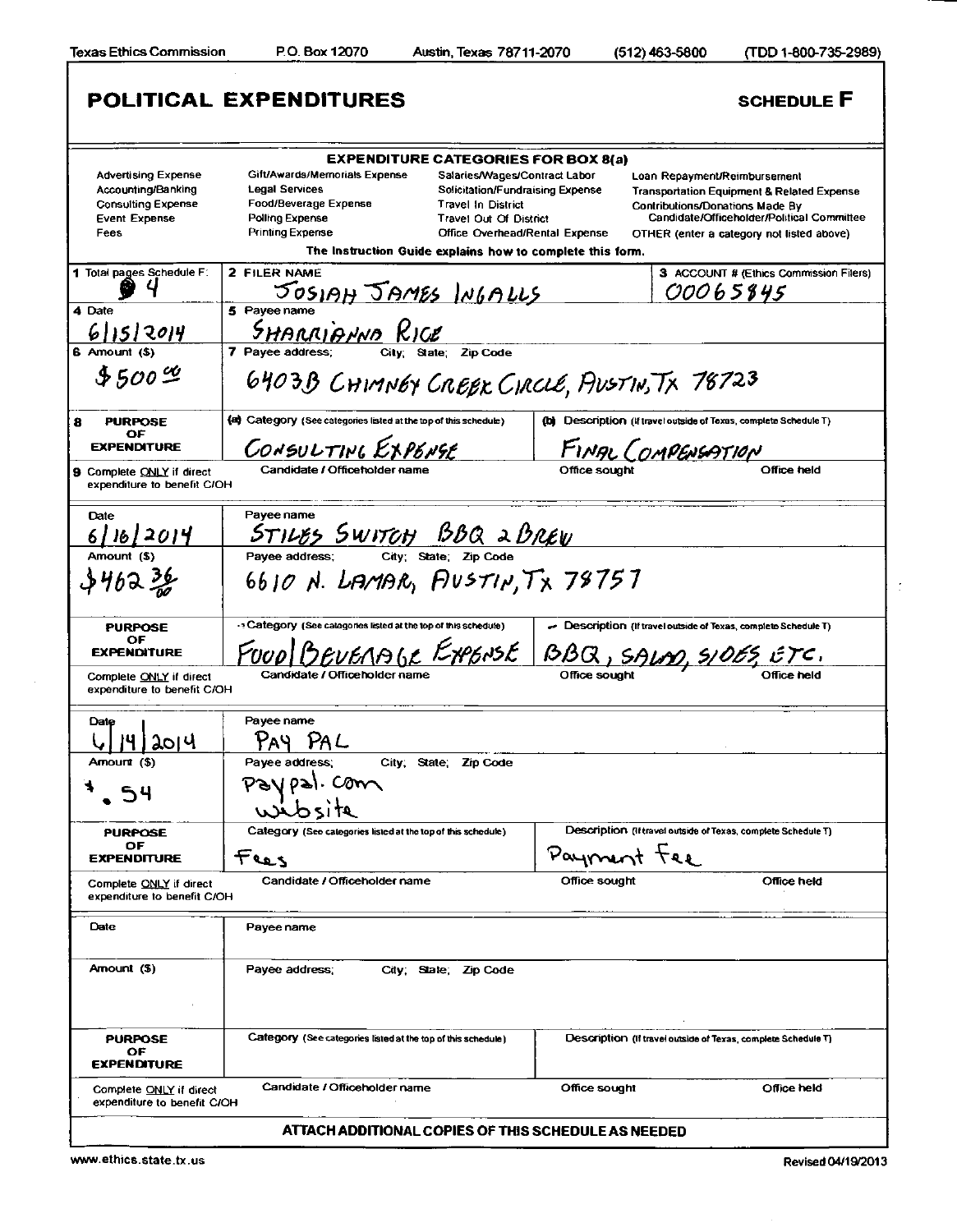$\bar{z}$ 

|                                                                                                                         | POLITICAL EXPENDITURES                                           |                                                                      |               | <b>SCHEDULE F</b>                                                                               |  |
|-------------------------------------------------------------------------------------------------------------------------|------------------------------------------------------------------|----------------------------------------------------------------------|---------------|-------------------------------------------------------------------------------------------------|--|
| <b>EXPENDITURE CATEGORIES FOR BOX 8(a)</b>                                                                              |                                                                  |                                                                      |               |                                                                                                 |  |
| <b>Advertising Expense</b>                                                                                              | Gift/Awards/Memorials Expense                                    | Salaries/Wages/Contract Labor                                        |               | Loan Repayment/Reimbursement                                                                    |  |
| Accounting/Banking<br><b>Consulting Expense</b>                                                                         | Legal Services<br>Food/Beverage Expense                          | <b>Solicitation/Fundraising Expense</b><br><b>Travel In District</b> |               | <b>Transportation Equipment &amp; Related Expense</b><br><b>Contributions/Donations Made By</b> |  |
| <b>Event Expense</b>                                                                                                    | Polling Expense                                                  | <b>Travel Out Of District</b>                                        |               | Candidate/Officeholder/Political Committee                                                      |  |
| Fees                                                                                                                    | <b>Printing Expense</b>                                          | Office Overhead/Rental Expense                                       |               | OTHER (enter a category not listed above)                                                       |  |
| The Instruction Guide explains how to complete this form.                                                               |                                                                  |                                                                      |               |                                                                                                 |  |
| 1 Total pages Schedule F:                                                                                               | 2 FILER NAME                                                     |                                                                      |               | 3 ACCOUNT # (Ethics Commission Filers)                                                          |  |
|                                                                                                                         | <b>JOSIAH</b><br>JAMES INGALLS                                   |                                                                      |               | 00065845                                                                                        |  |
| 4 Date                                                                                                                  | 5 Payee name                                                     |                                                                      |               |                                                                                                 |  |
| 2014                                                                                                                    | HARLAND CLARKE                                                   |                                                                      |               |                                                                                                 |  |
| 6 Amount (\$)                                                                                                           | 7 Payee address;<br>City:<br>State:<br>Zip Code                  |                                                                      |               |                                                                                                 |  |
| 4                                                                                                                       | NONE-WEBSITE                                                     |                                                                      |               |                                                                                                 |  |
| <b>PURPOSE</b><br>8                                                                                                     | (a) Category (See categories listed at the top of this schedule) |                                                                      |               | (b) Description (If travel outside of Texas, complete Schedule T)                               |  |
| OF<br><b>EXPENDITURE</b>                                                                                                | OTHER                                                            |                                                                      | <i>CHECKS</i> |                                                                                                 |  |
|                                                                                                                         |                                                                  |                                                                      |               |                                                                                                 |  |
| 9 Complete ONLY if direct<br>expenditure to benefit C/OH                                                                | Candidate / Officeholder name                                    |                                                                      | Office sought | Office held                                                                                     |  |
| Date                                                                                                                    | Payee name                                                       |                                                                      |               |                                                                                                 |  |
| 2014                                                                                                                    | Vista Print                                                      |                                                                      |               |                                                                                                 |  |
| Amount (\$)                                                                                                             | Payee address;                                                   | City; State; Zip Code                                                |               |                                                                                                 |  |
|                                                                                                                         |                                                                  |                                                                      |               |                                                                                                 |  |
| £<br>26.98                                                                                                              | vistoprint com                                                   |                                                                      |               |                                                                                                 |  |
| <b>PURPOSE</b>                                                                                                          | Category (See categories listed at the top of this schedule)     |                                                                      |               | Description (If travel outside of Texas, complete Schedule T)                                   |  |
| OF                                                                                                                      | Advertising txperise                                             |                                                                      | Ousines Cards |                                                                                                 |  |
| <b>EXPENDITURE</b>                                                                                                      |                                                                  |                                                                      |               |                                                                                                 |  |
| Office held<br>Office sought<br>Candidate / Officeholder name<br>Complete ONLY if direct<br>expenditure to benefit C/OH |                                                                  |                                                                      |               |                                                                                                 |  |
| Date                                                                                                                    | Payee name                                                       |                                                                      |               |                                                                                                 |  |
| Amount (\$)                                                                                                             | City; State;<br>Payee address;                                   | Zip Code                                                             |               |                                                                                                 |  |
|                                                                                                                         |                                                                  |                                                                      |               |                                                                                                 |  |
| <b>PURPOSE</b>                                                                                                          | Category (See categories listed at the top of this schedule)     |                                                                      |               | Description (if travel outside of Texas, complete Schedule T)                                   |  |
| OF.<br><b>EXPENDITURE</b>                                                                                               |                                                                  |                                                                      |               |                                                                                                 |  |
| Complete ONLY if direct<br>expenditure to benefit C/OH                                                                  | Candidate / Officeholder name                                    |                                                                      | Office sought | Office held                                                                                     |  |
| <b>Date</b>                                                                                                             | Payee name                                                       |                                                                      |               |                                                                                                 |  |
| Amount (\$)                                                                                                             | Payee address;                                                   | City; State; Zip Code                                                |               |                                                                                                 |  |
| <b>PURPOSE</b><br>OF                                                                                                    | Category (See categories listed at the top of this schedule)     |                                                                      |               | Description (if travel outside of Texas, complete Schedule T)                                   |  |
| <b>EXPENDITURE</b>                                                                                                      |                                                                  |                                                                      |               |                                                                                                 |  |
| Complete ONLY if direct<br>expenditure to benefit C/OH                                                                  | Candidate / Officeholder name                                    |                                                                      | Office sought | Office held                                                                                     |  |
| ATTACH ADDITIONAL COPIES OF THIS SCHEDULE AS NEEDED                                                                     |                                                                  |                                                                      |               |                                                                                                 |  |

 $\overline{\phantom{a}}$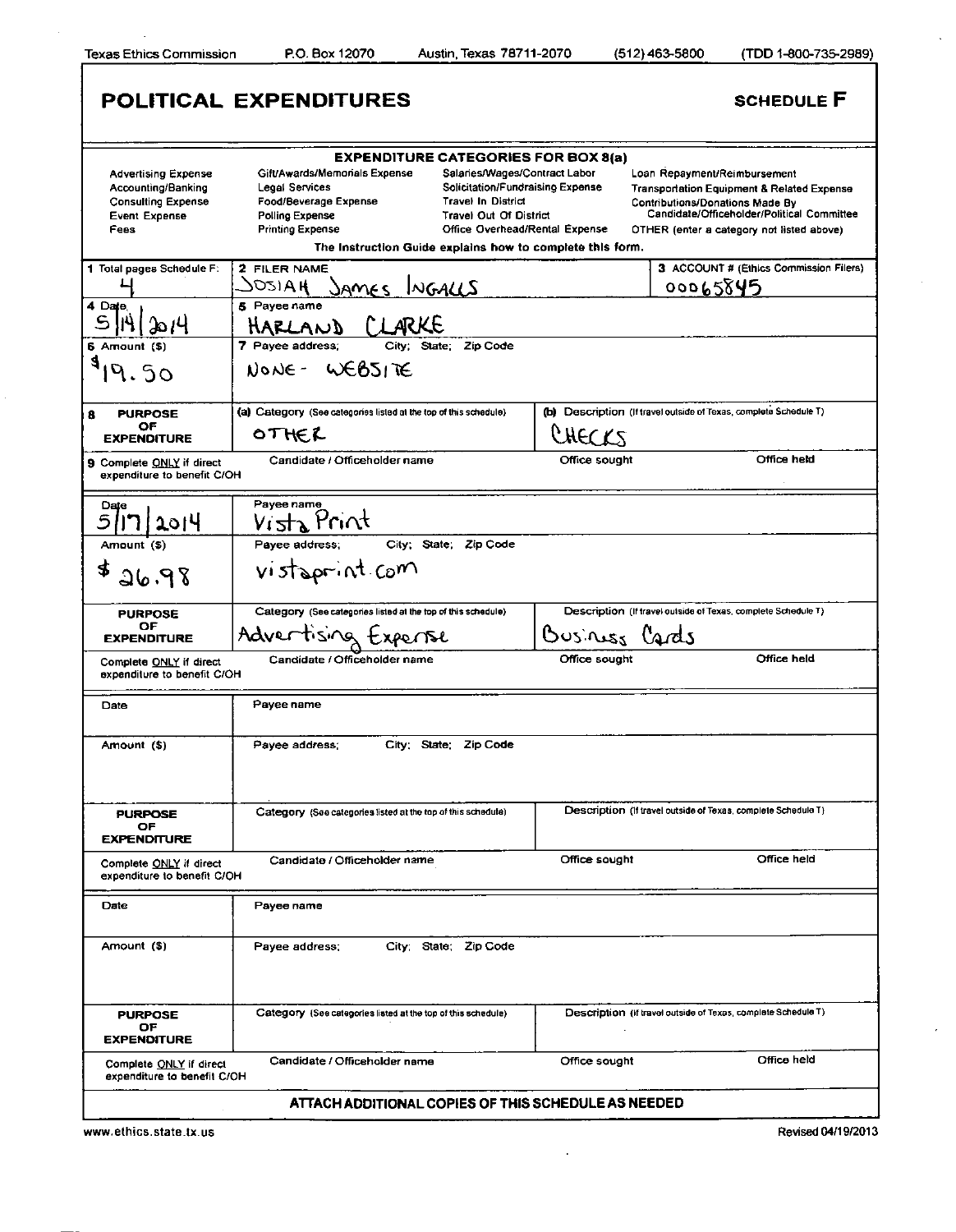| <b>POLITICAL EXPENDITURES</b><br><b>SCHEDULE G</b><br><b>MADE FROM PERSONAL FUNDS</b>                         |                                                                                                                                                                                                                                                                                                                                                                                                                                                                                                                                                                                                                                                    |                                                                   |  |  |  |
|---------------------------------------------------------------------------------------------------------------|----------------------------------------------------------------------------------------------------------------------------------------------------------------------------------------------------------------------------------------------------------------------------------------------------------------------------------------------------------------------------------------------------------------------------------------------------------------------------------------------------------------------------------------------------------------------------------------------------------------------------------------------------|-------------------------------------------------------------------|--|--|--|
| <b>Advertising Expense</b><br>Accounting/Banking<br><b>Consulting Expense</b><br><b>Event Expense</b><br>Fees | <b>EXPENDITURE CATEGORIES FOR BOX 8(a)</b><br>Gift/Awards/Memorials Expense<br>Salaries/Wages/Contract Labor<br>Loan Repayment/Reimbursement<br>Legal Services<br>Solicitation/Fundraising Expense<br><b>Transportation Equipment &amp; Related Expense</b><br>Food/Beverage Expense<br><b>Travel In District</b><br><b>Contributions/Donations Made By</b><br>Candidate/Officeholder/Political Committee<br><b>Polling Expense</b><br><b>Travel Out Of District</b><br><b>Printing Expense</b><br><b>Office Overhead/Rental Expense</b><br>OTHER (enter a category not listed above)<br>The Instruction Guide explains how to complete this form. |                                                                   |  |  |  |
| 1 Total pages Schedule G:                                                                                     | 2 FILER NAME                                                                                                                                                                                                                                                                                                                                                                                                                                                                                                                                                                                                                                       | 3 ACCOUNT # (Ethics Commission Filers)                            |  |  |  |
|                                                                                                               | JOSIAH JAMES INGALLS                                                                                                                                                                                                                                                                                                                                                                                                                                                                                                                                                                                                                               | 00065845                                                          |  |  |  |
| 4 Date<br>4  8 20 4                                                                                           | <b>6</b> Pavee name<br>BRUCE ELFANT, TAX ASSESSON/COLLECTER                                                                                                                                                                                                                                                                                                                                                                                                                                                                                                                                                                                        |                                                                   |  |  |  |
| 6 Amount (\$)<br>6129<br>Reimbursement from<br>political contributions<br>intended                            | 7 Pavee address:<br>City; State; Zip Code<br>5501 AIRPORT BLVD., AUSTIN, TX 78701                                                                                                                                                                                                                                                                                                                                                                                                                                                                                                                                                                  |                                                                   |  |  |  |
| 8<br><b>PURPOSE</b>                                                                                           | (a) Category (See categories listed at the top of this schedule)                                                                                                                                                                                                                                                                                                                                                                                                                                                                                                                                                                                   | (b) Description (if travel outside of Texas, complete Schedule T) |  |  |  |
| ОF<br><b>EXPENDITURE</b>                                                                                      | OTER REGISTRATION <u>UATA</u><br>CDOF RECENT VOTEAS-DIST.7                                                                                                                                                                                                                                                                                                                                                                                                                                                                                                                                                                                         |                                                                   |  |  |  |
| Date                                                                                                          | Payee name                                                                                                                                                                                                                                                                                                                                                                                                                                                                                                                                                                                                                                         |                                                                   |  |  |  |
| Amount (\$)<br>Reimbursement from<br>political contributions                                                  | Payee address:<br>City; State; Zip Code                                                                                                                                                                                                                                                                                                                                                                                                                                                                                                                                                                                                            |                                                                   |  |  |  |
| intended                                                                                                      |                                                                                                                                                                                                                                                                                                                                                                                                                                                                                                                                                                                                                                                    |                                                                   |  |  |  |
| <b>PURPOSE</b><br>OF<br><b>EXPENDITURE</b>                                                                    | Category (See categories listed at the top of this schedule)<br>Description (If travel outside of Texas, complete Schedule T)                                                                                                                                                                                                                                                                                                                                                                                                                                                                                                                      |                                                                   |  |  |  |
| Date                                                                                                          | Payee name                                                                                                                                                                                                                                                                                                                                                                                                                                                                                                                                                                                                                                         |                                                                   |  |  |  |
| Amount (\$)                                                                                                   | Payee address;<br>City: State: Zip Code                                                                                                                                                                                                                                                                                                                                                                                                                                                                                                                                                                                                            |                                                                   |  |  |  |
| Reimbursement from<br>political contributions<br>intended                                                     |                                                                                                                                                                                                                                                                                                                                                                                                                                                                                                                                                                                                                                                    |                                                                   |  |  |  |
| <b>PURPOSE</b><br>OF<br><b>EXPENDITURE</b>                                                                    | Category (See categories listed at the top of this schedule)                                                                                                                                                                                                                                                                                                                                                                                                                                                                                                                                                                                       | Description (If travel outside of Texas, complete Schedule T)     |  |  |  |
| Date                                                                                                          | Payee name                                                                                                                                                                                                                                                                                                                                                                                                                                                                                                                                                                                                                                         |                                                                   |  |  |  |
| Amount (\$)                                                                                                   | Payee address;<br>City, State; Zip Code                                                                                                                                                                                                                                                                                                                                                                                                                                                                                                                                                                                                            |                                                                   |  |  |  |
| Reimbursement from<br>political contributions<br>intended                                                     |                                                                                                                                                                                                                                                                                                                                                                                                                                                                                                                                                                                                                                                    |                                                                   |  |  |  |
| <b>PURPOSE</b><br>ОF<br><b>EXPENDITURE</b>                                                                    | Category (See categories listed at the top of this schedule)<br>Description (if travel outside of Texas, complete Schedule T)                                                                                                                                                                                                                                                                                                                                                                                                                                                                                                                      |                                                                   |  |  |  |
| ATTACH ADDITIONAL COPIES OF THIS SCHEDULE AS NEEDED                                                           |                                                                                                                                                                                                                                                                                                                                                                                                                                                                                                                                                                                                                                                    |                                                                   |  |  |  |

 $\bar{z}$ 

 $\mathcal{A}^{\pm}$  .